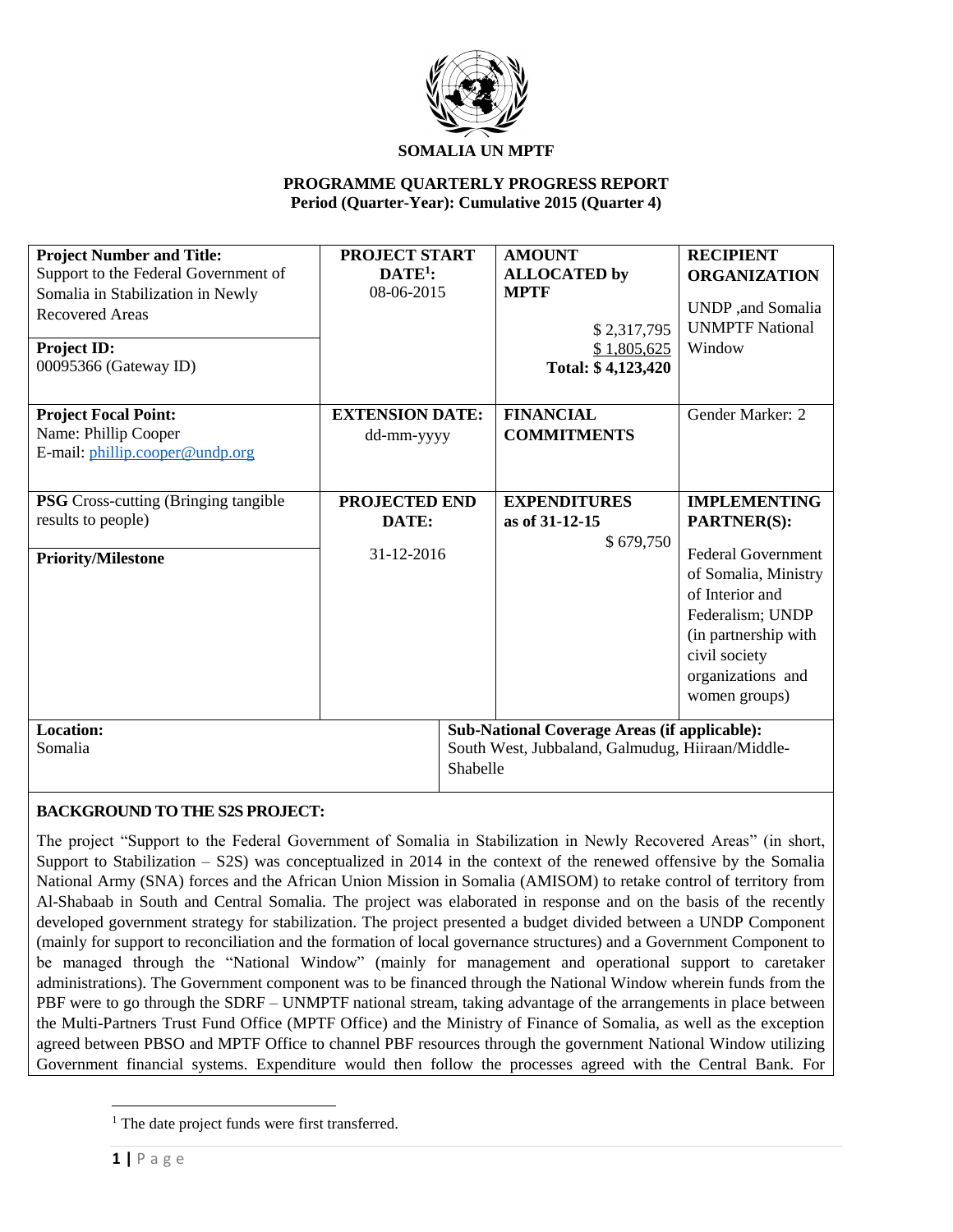

oversight and accountability, an external fiduciary agent was to be recruited.

However, negotiations on the appointment of a fiduciary agent stalled and a decision was taken in May 2015 – validated by the Project Board – to have the totality of the PBF funds transferred to UNDP. UNDP, in turn, would serve as managing agent for the Government funds utilizing the modality of a Letter of Agreement (LoA) between UNDP and the FGS Ministry of Interior. However, once UNDP transfers funds to the Central Bank, the Government financial procedures for project expenditures remain the same. On this basis, the project officially commenced in June 2015 with the transfer of funds from PBSO to UNDP, although some preparatory activities, such as staff recruitment and training, were already kick-started earlier in the year with an advance of funding provided by UNDP from UNDP own resources.

To be able to attend to the new responsibility of serving as managing agent, as confirmed by the Project Board meeting of 19 June 2015, UNDP adopted a project management structure which is reflected in output 3 below. This updated structure will be further reflected in a project document revision; approval of which is envisaged in Q2 2016.

Although the declared objective of S2S is effectively to "support the FGS in its stabilization efforts in the newly recovered areas, through establishment of caretaker and interim local administrations capable of leading an inclusive dialogue towards the formation of governance structures and promoting reconciliation", UNDP also considers this project to contribute to two additional major outcomes, namely:

- The establishment and functionality of the inter-governmental fiscal transfer procedures and payment modalities of the National Window. Thereby contributing to the establishment and functionality of the not only the national window but the foundation of a functioning Federal State. By pioneering the inter-governmental fiscal transfer system the project is expected to reap significant lesson-learned that will benefit and impact on the way funding is channeled to Somalia and how it is managed.
- The various levels of governance, from Federal to State to District, establish relations and a defined set of roles and functions on issues pertaining to stabilization (including coordination of other actors), thereby contributing in practice to the shaping and legitimization of a federalist system.

### **SITUATION UPDATE:**

This report presents the achievements against the above outcomes and the expected outputs of the project until 31 December 2015.

In response to the changes in the implementation modality including the expanded role of UNDP, as explained above, in its initial phase the project undertook the required adjustment of operational and programmatic arrangements. This required, intra-alia, obtaining agreement with MOIFA on new roles and responsibilities in project implementation. Furthermore, with regard to the implementation of envisaged financial procedures and modes of operation, the project was confronted with the reality that the financial systems were in theory and had never been implemented or tested. These two major issues required a certain period of adaptation and specific efforts to comply with the agreed procedures.

Access to the areas targeted by the project is another important challenge for the implementation of planned activities. The inconsistent level of success of the military offensive against Al-Shabaab, with fluctuating conditions of security within and between liberated districts and, importantly, of access to the districts, means that the project often has to make ad hoc adjustments to its geographical approach. Indeed, out of the total of 25 districts considered under the project planning, 13 were considered as liberated by the time the project started. This number was later increased to 15. However, there are different degrees and modes of access to the districts wherein many of the target districts are only accessible by air. As the original project document assumed that air transport would be provided via an agreement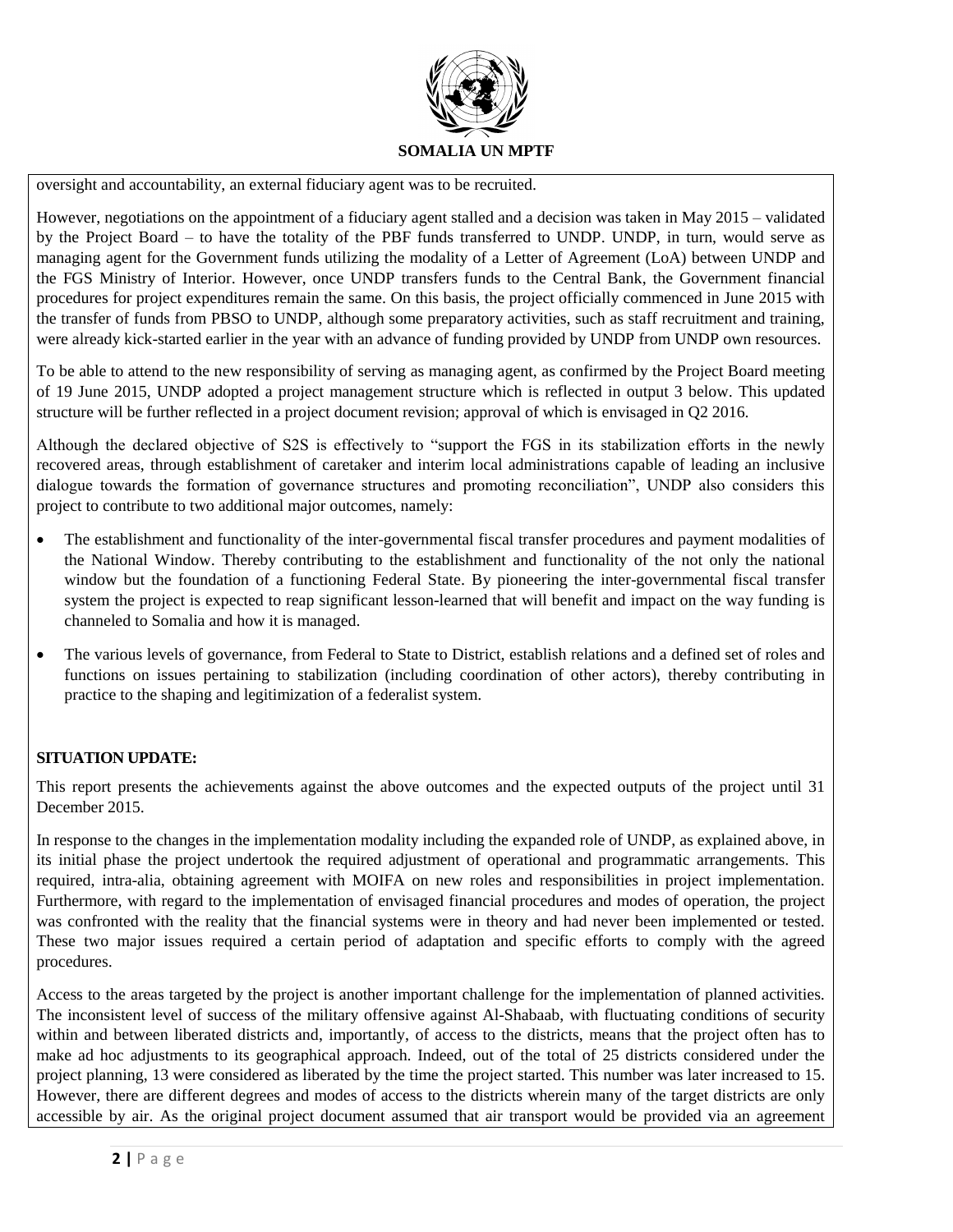

between UNSOM and UNSOA costs for air transport were not included in the project budget. The lack of air transport and the lack of resources to finance air transport has significantly impacted on the ability of the project to operate. While short-term solutions have so far been utilized to address this challenge, the lack of finances for air transport – as well as other issues - will be addressed more comprehensively through a project document revision; approval of which is envisaged in Q2 2016.

Limitations due to security did not only concern the district level with incidents and threats also affecting operational capacity in Mogadishu. On 26th July for instance, a complex attack on the Jazeera Hotel in the capital led to structural damages to the main United Nations Development Programme (UNDP) offices at the United Nations Common Compound (UNCC). The attack led to UNDP staff relocating to other offices such as the UN Compound at the protected Mogadishu International Airport (MIA) and national staff having to work from home for prolonged periods with resulting challenges in coordination of staff activities and program implementation. Other attacks on hotels and government institutions continued to occur in the reporting period posing serious threats and hampering the operations of the United Nations (UN) and the project generally, while also limiting the capacity of UNDP staff to regularly meet with Federal Government counterparts.

On the political side, as part of Somalia's continued federal state-building efforts, new Federal Members States (FMS) were established after an initial formation phase of Interim Regional Administrations. Consisting of 2 to 3 of Somalia's regions, by end 2015, the following new FMS had formally been established: Jubbaland (containing 5 of the 25 districts targeted by the project), South West Administration (10 out of the 25 districts) and Galmudug Administration (4 out of 25 districts). Hiraan and Middle Shabelle regions (containing at total of 6 of the 25 districts targeted by the project) are in negotiations to form a FMS in 2016. The existence of the FMS is a new reality for the project with the new administrations rapidly developing their capacity and often establishing their own policies and strategies for stabilization. Increased communication and coordination between the project team at MoIFA and the FMS authorities (including by providing more space to FMS in existing stabilization coordination structures) is taking place but a more strategic and substantial inclusion of FMS in the project architecture is to be agreed by MOIFA and the project board.

At FGS (Federal Government of Somalia) level, certain policy developments have also taken place since project inception. In particular, the Ministry of Interior and Federal Affairs has been working on a new National Framework for Local Governance, so called the Wadajir Framework ("Wadajir" in the Somali language meaning "unity" or "partnership"), which incorporates the various aspects of the government's Stabilization Strategy such as community social healing/reconciliation and support to peace committees but goes further by providing a sequence and additional steps for the establishment of functioning permanent local government councils and administrations. The Wadajir Framework is expected to be reviewed and officially launched in Q1 2016, it offers new perspectives of sustainability for stabilization efforts under this project. This is to be considered in parallel with an ongoing reflection by the UN System in Somalia, under the leadership of the DSRSG/RC/HC, on ways to streamline and harness the potential of all UN actors in support of stabilization efforts in Somalia. A new system-wide strategy is expected likewise in Q1 2016, with important potential and likelihood for the project to take centre stage as a pilot for government management of resource through a developed inter-government fiscal transfer system.

In spite of the above summarized challenges it should be underscored that the project was able to achieve a historic milestone in Somalia's post war history; namely, in late 2015, the FGS executed their first IGFT (inter-government fiscal transfer) transferring funding from the Federal Government to 13 District Governments and as well to the Federal Ministry of Interior.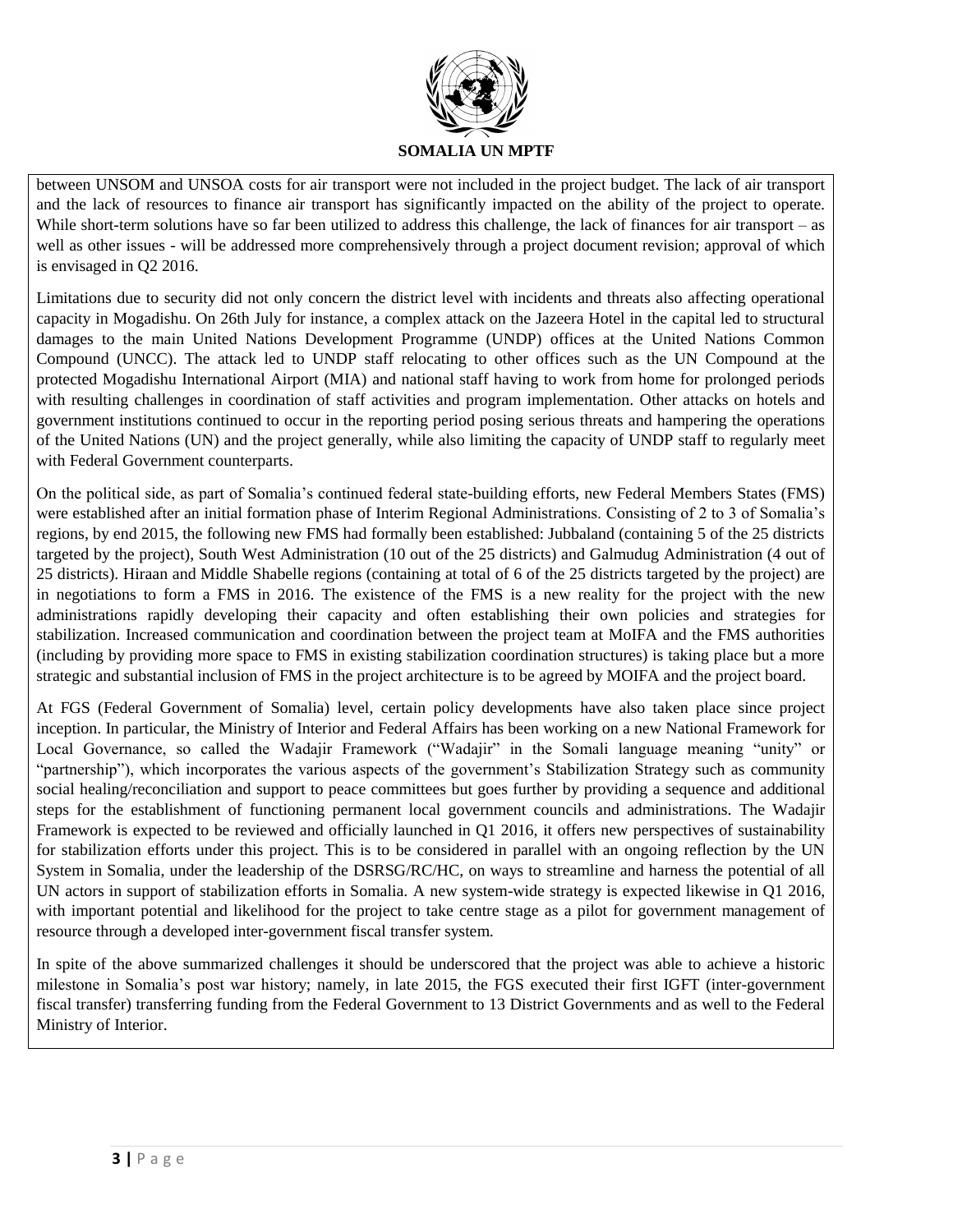

### **QUARTERLY PROGRESS REPORT RESULTS MATRIX**

## **SUB-OUTCOME STATEMENT**

#### **OUTPUT STATEMENT AND NARRATIVE**

## **OUTPUT 1 – FEDERAL AND DISTRICT-LEVEL ADMINISTRATIONS HAVE CAPACITY TO OVERSEE AND COORDINATE STABILISATION ACTIVITIES**

|                                                                              | <b>OUTPUT INDICATORS</b> (if available for the reporting period) |                                                                           |                                                          |                                                                                                                                                                                                                                                                           |                                                                                                                                                                                                                                                                           |  |  |  |
|------------------------------------------------------------------------------|------------------------------------------------------------------|---------------------------------------------------------------------------|----------------------------------------------------------|---------------------------------------------------------------------------------------------------------------------------------------------------------------------------------------------------------------------------------------------------------------------------|---------------------------------------------------------------------------------------------------------------------------------------------------------------------------------------------------------------------------------------------------------------------------|--|--|--|
| <b>Indicator</b>                                                             | Geographic<br><b>Area</b>                                        | <b>Baseline</b>                                                           | Projected<br><b>Target</b><br>(as per results<br>matrix) | Quantitative<br>results for the<br>(current quarter)<br>reporting period                                                                                                                                                                                                  | <b>Cumulative</b><br>results since<br>project<br>commencement<br>(quantitative)                                                                                                                                                                                           |  |  |  |
| Existence of systems to<br>allocate and distribute<br>resources              | FGS and<br>District                                              | 8 districts<br>recovered by the<br>Somali National<br>Army and<br>AMISOM. | 25 Districts                                             | 11- The financial<br>procedures for the<br>distribution of<br>resources which<br>were included as<br>an annex of the<br>project document<br>have been<br>reviewed and<br>adjusted to project<br>implementation<br>reality. Payments<br>are being made to<br>11 districts. | 11- The financial<br>procedures for the<br>distribution of<br>resources which<br>were included as an<br>annex of the<br>project document<br>have been reviewed<br>and adjusted to<br>project<br>implementation<br>reality. Payments<br>are being made to<br>11 districts. |  |  |  |
| Existence of<br>coordination body to<br>effectively enhance<br>Stabilization | FGS, States<br>and<br><b>Districts</b>                           | $\overline{0}$                                                            | $\theta$                                                 | $6 -$ The number of<br>Stabilization<br>meetings<br>convened by FGS<br>MOIFA staff<br>(financed by the<br>project) with FM<br>States, donors,<br>UN and others                                                                                                            | $6 - The FGS$<br><b>MOIFA</b><br>Stabilization team<br>funded by the<br>project have<br>effective delivered<br>a functioning<br>coordination body<br>enhancing<br>coordination of<br>stabilization<br>initiatives                                                         |  |  |  |
| Staff at district and<br>federal level recruited<br>and in place             | FGS and<br>District                                              | 5<br>Administrations<br>have been                                         | 25 Districts                                             | 24 district staff -<br>At district level,<br>11 CLOs (F: 2; M:                                                                                                                                                                                                            | 24 district staff -<br>At district level,<br>11 CLOs (F: 2; M:                                                                                                                                                                                                            |  |  |  |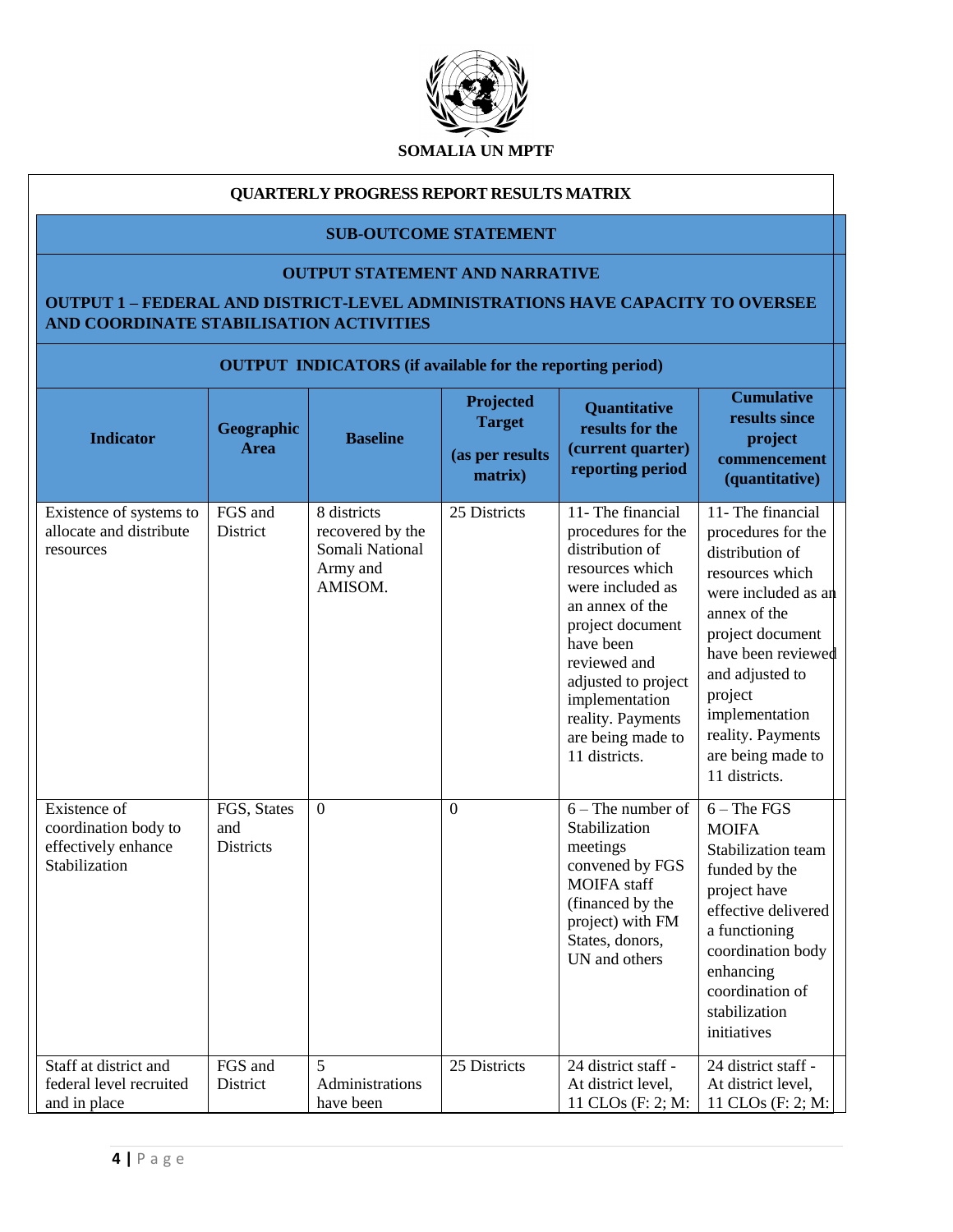

| <b>OUTPUT 2 - BASIC GOVERNANCE AND POLICING STRUCTURES ESTABLISHED; CITIZEN</b>                                                                                                     |                           | deployed                                                                                                                                                                           |                                                                                                                                                                             | 9) and 13 LGAs<br>$(F: 1; M: 12)$ , 1 of<br>each for each<br>target district,<br>were recruited and<br>trained in 13<br>districts<br>5 staff (F:2; M:3)<br>at MoIFA (FGS)<br>level were<br>recruited and are<br>operational. | 9) and 13 LGAs<br>$(F: 1; M: 12)$ , 1 of<br>each for each<br>target district,<br>were recruited and<br>trained in 13<br>districts<br>5 staff (F:2; M:3) at<br>MoIFA (FGS) level<br>were recruited and<br>are operational. |
|-------------------------------------------------------------------------------------------------------------------------------------------------------------------------------------|---------------------------|------------------------------------------------------------------------------------------------------------------------------------------------------------------------------------|-----------------------------------------------------------------------------------------------------------------------------------------------------------------------------|------------------------------------------------------------------------------------------------------------------------------------------------------------------------------------------------------------------------------|---------------------------------------------------------------------------------------------------------------------------------------------------------------------------------------------------------------------------|
| <b>PARTICIPATION ENSURED</b><br><b>Indicator</b>                                                                                                                                    | Geographic<br><b>Area</b> | <b>Baseline</b>                                                                                                                                                                    | Projected<br><b>Target</b><br>(as per results<br>matrix)                                                                                                                    | <b>Quantitative</b><br>results for the<br><i>(current</i><br>quarter)<br>reporting<br>period                                                                                                                                 | <b>Cumulative results</b><br>since project<br>commencement<br>(quantitative)                                                                                                                                              |
| Number of<br>administrations<br>established and<br>trained, and interim<br>administration<br>conferences held                                                                       | District                  | 5 Caretaker<br>Administrations<br>deployed. 0<br>DPSCs formed<br>and trained.                                                                                                      | 8-10 Caretaker<br>Administrations<br>5 DPSC, 5-6<br>Interim<br>Administrations                                                                                              | 13 Caretaker<br>administrations<br>deployed at<br>district level,<br>10 districts<br>with DPSCs, 0<br>IAs trained                                                                                                            | 13 Caretaker<br>administrations<br>deployed at district<br>level,<br>10 districts with<br>DPSCs,<br>0 IAs trained                                                                                                         |
| Number of<br>community security<br>teams trained,<br>initiation of case<br>registration of crime<br>cases/reports<br>[verified through spot<br>checks of police<br>station records] | District                  | 2.Community<br>Security teams<br>formed and<br>trained                                                                                                                             | 10 teams trained                                                                                                                                                            | 13 teams<br>trained in<br>aspects of<br>community<br>based policing                                                                                                                                                          | 13 teams trained in<br>aspects of community<br>based policing                                                                                                                                                             |
| Increasing<br>percentage of citizens<br>can identify their<br>administrations and<br>DPSCs and can<br>access dialogue                                                               | District                  | Perception<br>survey to be<br>developed in<br>target districts at<br>the beginning of<br>the project<br>(format and<br>targets to be<br>developed when<br>of the<br>preparation of | Target to be<br>defined by<br>district:<br>- % increase in<br>visibility and<br>legitimacy of<br>administration<br>and police<br>- % increase in<br>trust and<br>legitimacy | Perception<br>surveys<br>pending                                                                                                                                                                                             | Perception surveys<br>pending                                                                                                                                                                                             |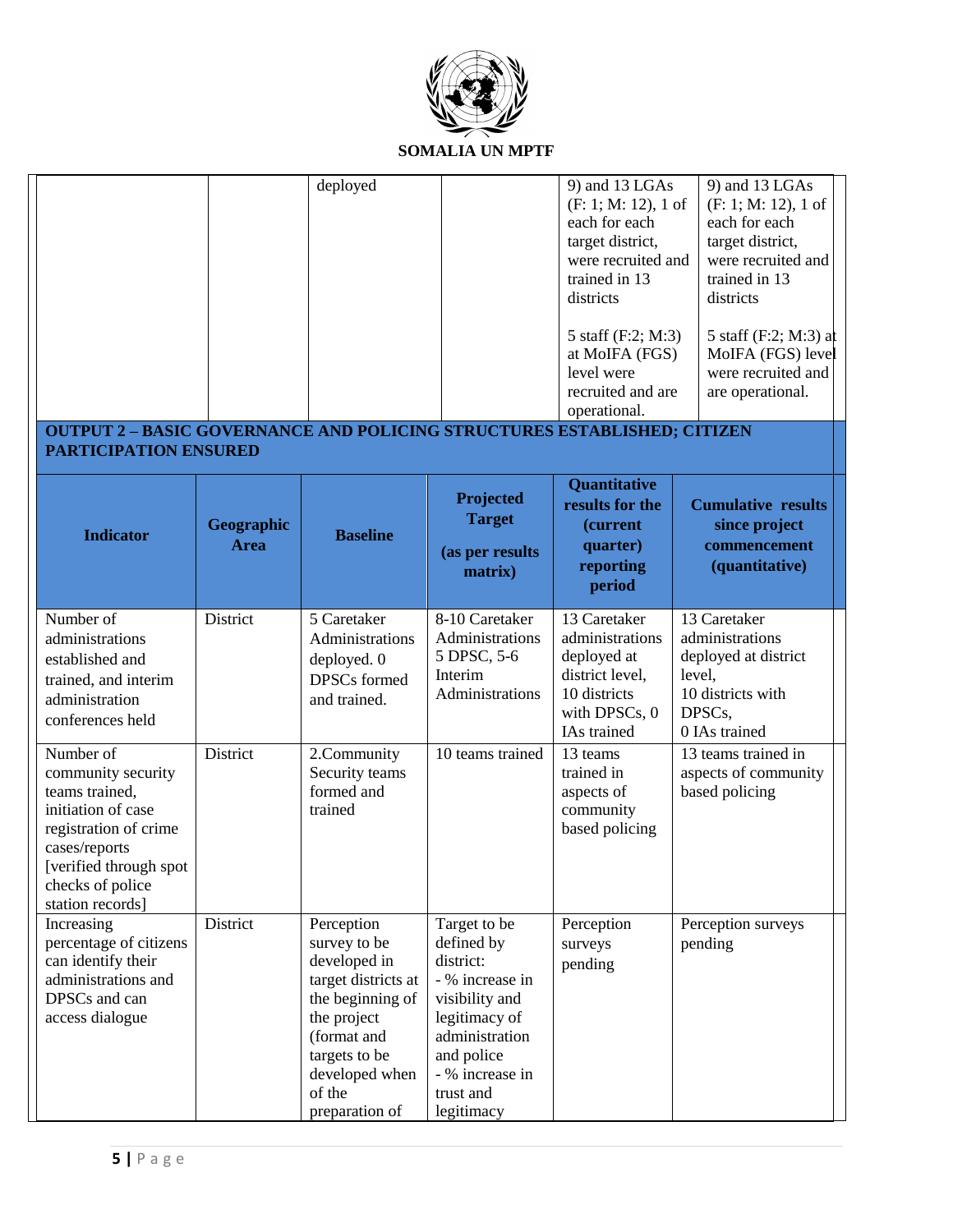

|                                                                                  |                                     | the baseline)                                                                                                                                                                                       | - % increase in<br>positive<br>perception of<br>security                                                                                                                                                                                |                                                                                       |                                                                              |
|----------------------------------------------------------------------------------|-------------------------------------|-----------------------------------------------------------------------------------------------------------------------------------------------------------------------------------------------------|-----------------------------------------------------------------------------------------------------------------------------------------------------------------------------------------------------------------------------------------|---------------------------------------------------------------------------------------|------------------------------------------------------------------------------|
| Increasing awareness<br>of and trust in<br>police/community<br>security officers | District                            | Perception<br>survey to be<br>developed in<br>target districts at<br>the beginning of<br>the project<br>(format and<br>targets to be<br>developed when<br>of the<br>preparation of<br>the baseline) | Target to be<br>defined by<br>district:<br>- % increase in<br>visibility and<br>legitimacy of<br>administration<br>and police<br>- % increase in<br>trust and<br>legitimacy<br>- % increase in<br>positive<br>perception of<br>security | Perception<br>surveys<br>pending                                                      | Perception surveys<br>pending                                                |
| <b>OUTPUT 3 - THE PROJECT IS EFFECTIVELY MANAGED</b>                             |                                     |                                                                                                                                                                                                     |                                                                                                                                                                                                                                         |                                                                                       |                                                                              |
|                                                                                  |                                     |                                                                                                                                                                                                     |                                                                                                                                                                                                                                         |                                                                                       |                                                                              |
| <b>Indicator</b>                                                                 | Geographic<br><b>Area</b>           | <b>Baseline</b>                                                                                                                                                                                     | Projected<br><b>Target</b><br>(as per results<br>matrix)                                                                                                                                                                                | Quantitative<br>results for the<br>(current<br>quarter)<br>reporting<br>period        | <b>Cumulative results</b><br>since project<br>commencement<br>(quantitative) |
| Project Board<br>meetings held<br>regularly                                      | Federal<br>Government<br>of Somalia | 0 Project Boards<br>held                                                                                                                                                                            | 1. At least<br>quarterly                                                                                                                                                                                                                | 7 Project Board<br>meetings held<br>(initially on<br>monthly then<br>quarterly basis) | 7 Project Board<br>meetings held                                             |

## **SOURCES OF EVIDENCE FOR THE ABOVE RESULTS ARE :**

### **Output 1**:

- CLO/LGA reports and updates;
- MoIFA Stabilization Project team financial and narrative progress reports (and supporting documents);
- Regular technical meetings between UNDP and MoIFA S2S team;
- UNOPS progress report;
- Monitoring and Verification Tools and indicators

### **Output2:**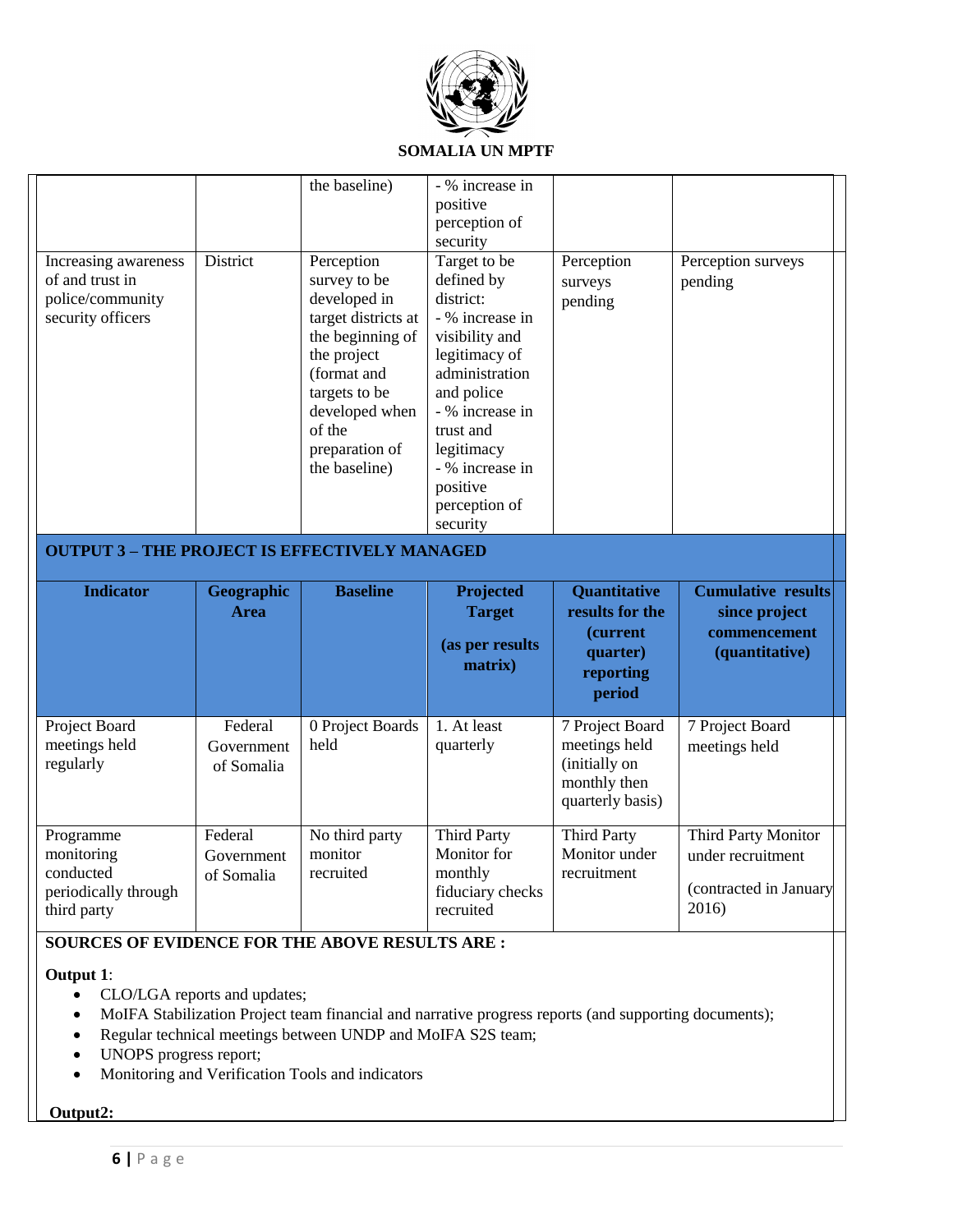

- CLO/LGA reports and updates (mapping of district structures);
- MoIFA Stabilization Project team progress reports;
- Regular technical meetings between UNDP and MoIFA S2S team;
- UNDP Police project report

#### **Output3:**

- Project Board meetings minutes
- UNDP Procurement recruitment process documentation

## **NARRATIVE**

## **OUTPUT 1 – FEDERAL AND DISTRICT-LEVEL ADMINISTRATIONS HAVE CAPACITY TO OVERSEE AND COORDINATE STABILIZATION ACTIVITIES**

Based on the project document and included ToRs, several technical staff and advisors were recruited between December 2014 and May 2015, namely the Stabilization Project Manager, Reconciliation Advisor, Stabilization Advisor and Project Monitoring and Verification Advisor as well as admin/finance officer. These posts were created to support the FGS MoIFA to coordinate and implement the project and related stabilization activities. For instance, the Stabilization Advisor has been supporting the implementation of monthly stabilization meetings, and bringing together government agencies and international partners with civil society for technical and policy decisions on the coordination of stabilization and programming activities. As a result, a matrix to map the overall stabilization activities in South Central Somalia was created.

At local level, the project recruited 13 Local Governance Advisors (LGA) (F: 1; M: 12) and 11 Community Liaison Officers (CLO) (F: 2; M: 9) to support the implementation of activities in each of the targeted newly recovered districts. While these posts help to create direct linkages between the Federal and district levels, they are also used to support and guide local administrations in the process of establishing interim administrations. In several cases, LGAs and CLOs contributed to the identification and implementation of related though separate projects, such as the Community Driven Projects initiative, by helping organize the community to identify needs. They also play a reporting role by providing the central MoIFA team (and their partners) with regular situational updates and analysis. Due to security reasons (high risk areas and visibility of the position), the recruitment of women for these positions was restrained by a low level of applications.

At the FGS level, two technical advisors were recruited through UNOPS to support the FGS Ministry of Public Works (MoPW) to initiate capacity development in developing conflict sensitive infrastructure projects at district level in newly recovered areas. They have provided during the reporting period the following advisory services:

- Advice to the Minister on the engagement of different government stakeholders relating to the projects and programmes of the MoPW.
- Advice to the Minister and the MoPW on the different roles and responsibilities of the Ministry in relation to other ministries. This entails the MoPW taking up its mandated role within the FGS.
- Chairing of the Inter-Ministerial Post Conflict Taskforce. The role of this Taskforce is to work on the immediate infrastructure needs of the newly liberated areas in support of stabilisation.
- Support to the MoPW and its department directors on initiating the development of the strategic plan for 2016. Development of work and implementation plan will follow thereafter

These various strategic actions are contributing to strengthening the capacity and position of MoPW as lead and coordinating entity for the development of public infrastructure, focusing on newly recovered areas.

In terms of coordination between different federal levels, information sharing and activity coordination mechanisms on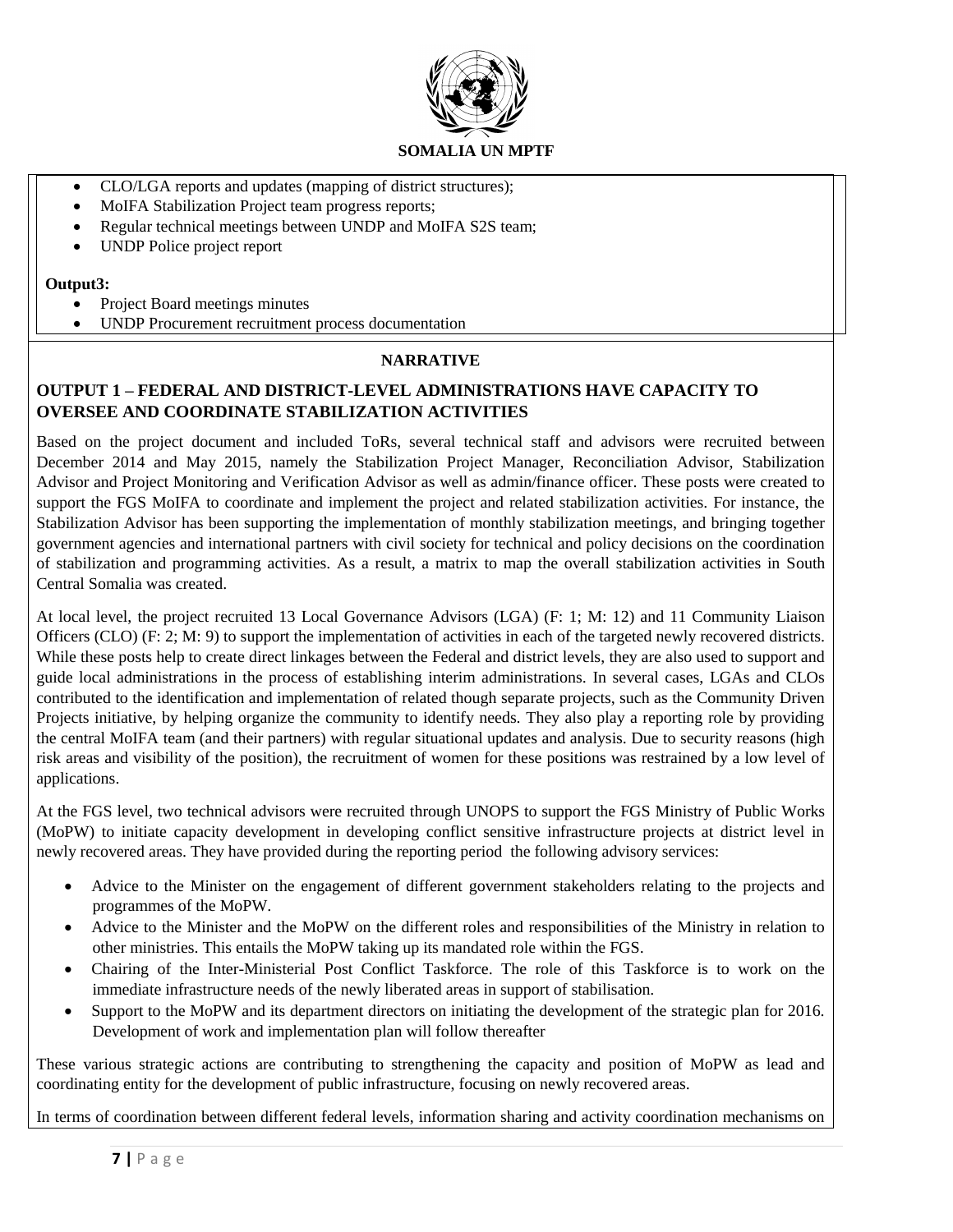

key areas of governance and district stabilization are being developed. Federal Member State administrations and MoIFA have agreed to cooperate in their stabilization efforts to address challenges at the district levels. An agreement between MoIFA and FMS authorities has been reached to discuss subsequently coordination mechanisms to establish common priorities, namely state formation, reconciliation, establishment of local district councils and stabilizations.

While financial management procedures for payments under the project had been devised at the inception phase based on best practices and assumptions, these procedures have been reviewed by the project team and the Ministry of Finance and the Central Bank. The findings were that the proposed procedures could not, when faced with reality on the ground, be implemented exactly as articulated due to impractical assumptions. Therefore, without surrendering the principles of the financial procedures, the project adjusted implementation to reflect a more practical and realistic method. The technical team is to work, in collaboration with the fiduciary agent to be recruited2, on a proposal for further minor adjustments which will be submitted to the project board. However, the project management is fully committed to adhering to the financial management procedures as the Ministry of Finance and the Central Bank are able to institute the required institutional changes. For example, in October 2015, the first ever bank to bank transfer by the Central Bank of Somalia was made to the district governments. This transfer is in line with the financial management procedures originally envisaged in the project document and serves as a bench mark using S2S as a pilot project for the trial of this new modality. This milestone achievement will make it easier to continue payments between various levels of governance in Somalia under this and other projects, effectively contributing to state-building.

The application of the above revised financial procedures has allowed for the effective disbursement and coverage of running costs of 11 districts, supporting operations and the restoration of public services at the local level through coverage of costs such as district administration, utilities, stationary and fuel. The criteria for disbursement is that the districts have a caretaker administration in place with commissioner and deputy as well as an account set up for the district with authorizations from at least two individuals (usually commissioner and deputy commissioner or district finance officer) to co-sign cash withdrawals or expenses. The 11 districts that received support to date were Hudur, Tiyeklow, Wajid, Rabdhure in Bakool region (South West Administration); Jalalaqsi, Buleburde, Mahaas in Hiraan Region; Barawe, Kurtunwaarey, Qoryooley in Lower Shabelle (South West Administration); Warsheikh in Middle Shabelle Region.

## **OUTPUT 2 – BASIC GOVERNANCE AND POLICING STRUCTURES ESTABLISHED; CITIZEN PARTICIPATION ENSURED**

The District Peace and Stability Committees (DPSCs) serve as a framework for stabilizing districts through reconciliation and building structures at the district level, with proven effectiveness in addressing potential security and governance issues. They consist of volunteer members from youth, women, elders, religious and civil society organizations representing a fairly balanced cross-section of the community in the districts. During this reporting period, the technical team translated the terms of reference for the DPSC to Somali so that both LGA and CLO could share and disseminate them among their respective districts. The purpose was to make clear the objectives of the committee prior to its formation in the district. Furthermore, the project conducted a mapping exercise to identify the number of districts with DPSC structures in place and district where one needs to be established. Of the initial 13 districts, 10 currently have some form of a DPSC. This paves the way for further support to districts in forming and/or training members of the DPSC.

The project team designed radio messages as part of an outreach strategy to increase public awareness on the activities

 $\overline{\phantom{a}}$ 

<sup>&</sup>lt;sup>2</sup> In support of project accountability, UNDP is processing the contracting of a Third Party Monitor, which has been identified and will effectively start work in Q1 2016 by reviewing the financial procedures and their application, proposing adjustments based on international but applicable practice.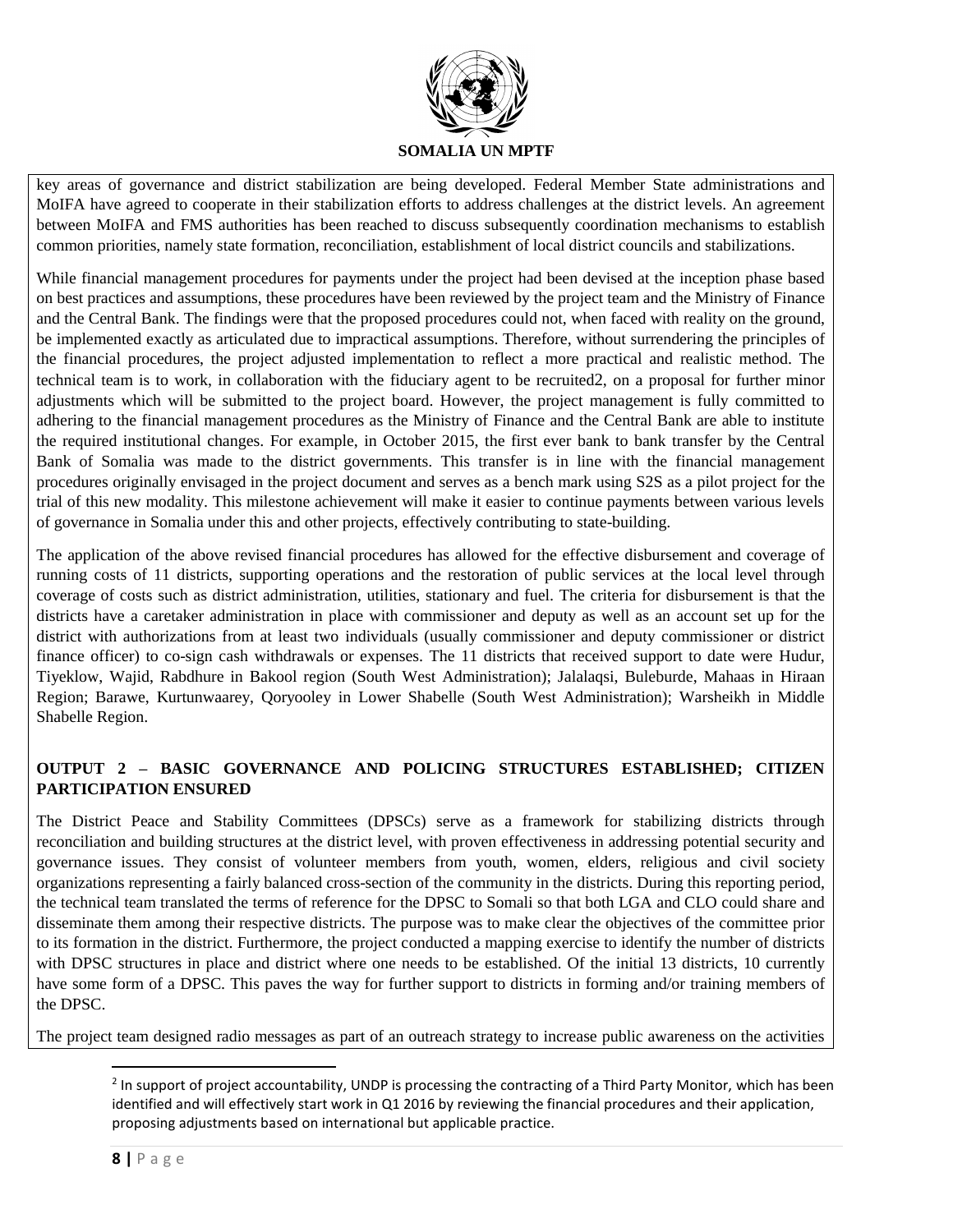

of the care-taker administrations in the districts. In Q1 2016 the messages will be run over the radio, focusing on good governance and civic education and calling for citizens to actively participate in the process of building inclusive local administrations.

With financial support from the project 138 police officers (M:136, F:2) attended a training facilitated by the UNDP Police Project and which strengthened their knowledge on issues including community based policing, role and responsibilities of police commanders, communication, arrests, Human rights and domestic violence. These officers are to be deployed in groups of 10 to the newly recovered districts when conditions permit. Once on the ground, they will be training 35 local volunteers per district (455 in total) to act as community security officers. To date, 2 commanders and eight mentors each were deployed to the districts of Barawe and Cadale after a new police station facility was handed over under the AMISOM QIPs programme. AMISOM continues to support the refurbishment of police facilities in all 13 districts.

## **OUTPUT 3 – THE PROJECT IS EFFECTIVELY MANAGED**

Given the new and increased role played by UNDP in the implementation of the project by acting as managing agent for the National Window, the need emerged to establish a functional team under UNDP to ensure adequate management of the project. Based on a revised organogram which is yet to be approved by the Project Steering Committee, a UNDP Project Manager (not funded by PBSO's PBF), a Project Coordination Specialist and a national Project Officer based in Baidoa, all previously involved in the initial implementation of the project, were designated from within the UNDP Country Office as part of the UNDP S2S Project Team. A national Project Associate and a national Project Officer based in Mogadishu were subsequently recruited as part of the team. The recruitment of national staff members facilitates the follow-up and monitoring of the project through reduced security restrictions for movement.

A process of Request for Proposals, technical and financial evaluation for the identification of a suitable Third Party Monitor that will also play the role of a fiduciary agent was conducted. The winning firm has been identified and will commence work in Q1 2016.

During the reporting period, 7 Project Board meetings have taken place. Some of these meetings happened before the official start of the project as a preparatory measure. The Board has approved ToRs and is composed of one senior representative each from MoIFA, MoF, UNSOM and UNDP.

**Other Key Achievements** (*please use this section to highlight your key achievements for the quarter using bullet points if preferred)* 

- Carried out the first ever bank to bank transfer by the Central Bank of Somalia as financial support to district administration running cost. This procedure, in support of the National Window funding stream opens up new opportunities for future projects and budget support, effectively contributing to Somalia's State / Federal building efforts.
- Provided human resource and technical assistance support to MOIFA to coordinate stabilization activities resulting in a strategic monthly coordination mechanism on stabilization.
- Provided support to 13 districts with human resources; namely two district based consultants (Local Governance Technician/Advisor and a Community Liaison officer) providing technical assistance to support the reconciliation activities and mapping community needs as well as capacities to adhere to resource management proceedures.
- Established office structure and working environment for MOIFA project team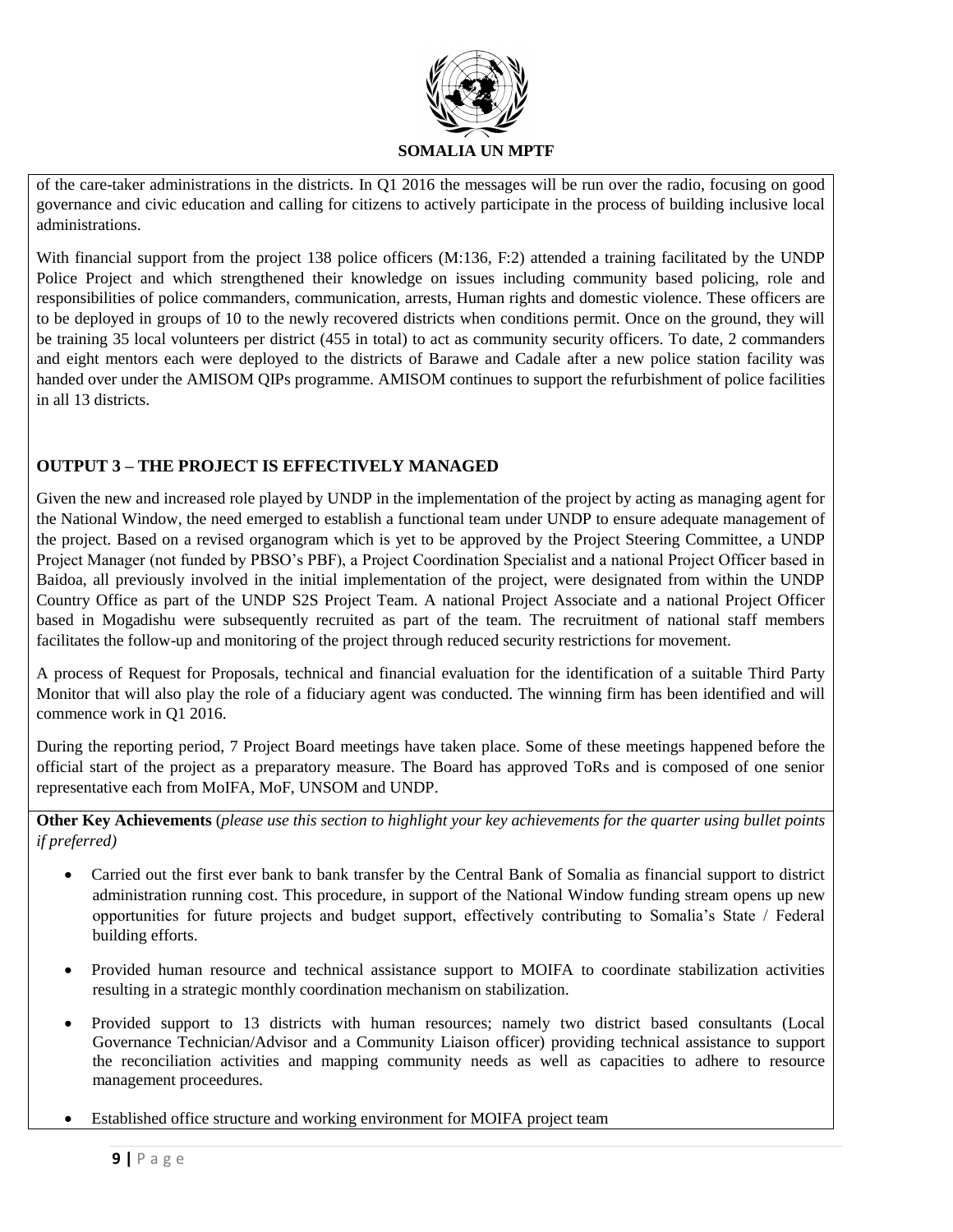

- Supported 13 newly recovered areas with establishment of caretaker/ interim administrations and 10 newly recovered areas with establishment of District Peace and Stability Committees
- Included FMS in the discussion on stabilization efforts and creating lines of communication between 3 levels of governance (FGS, FMS and district levels), effectively contributing to federal state-building in Somalia

### **Challenges (incl: Delays or Deviations) and Lessons Learnt:**

### **Operational establishment**

The initial difficulties in setting up the project operationally due to prolonged negotiations on the contracting of a fiduciary agent for the use of the National Window that caused a significant delay in the initiation of the project. This has required some programmatic adjustments to certain activities such as training of district caretaker/interim administrations. At the same time, the adjusted implementation modality with UNDP exercising the role of fund managing entity has required operational modifications. The project team has and continues to work on these programmatic and operational adjustments.

#### **Security of access**

In the newly recovered areas, access is one of the key challenges to project delivery due to the limited safe access routes. Air transport is usually the response to this challenge. However, FGS does not have the operational means of air transport and it also became apparent that organizing UN air transport to certain remote areas might be equally difficult as it requires security clearance that the UN security team, based on continuous ground assessment, are unable to readily grant. This reality impacted the project team's capacity to deploy. To deal with this situation, the team and its partners have prioritized areas with more secure access, namely the districts of Hudur, Warsheikh, Barawe and Jalalaqsi, while coordination with UN air transport team continues to arrange air travel whenever possible and allowed to other areas.

#### **Shifting security conditions**

Attacks by militants against government and AMISOM forces remain a key challenge. During the reporting period, the security of Lower Shebelle region in particular has seen a spike in violent attacks from Al Shabaab. This has prompted AMISOM to consider strategic withdrawals/retreats from certain positions in Lower Shabelle and other regions. For instance, AMISOM forces pulled out from Qoryooley and Kurtunwareey districts, after Al Shabaab stormed a military base in Janale, leaving these two liberated areas to fall back under the militants. As a consequence, the district commissioners and staff were also forced to evacuate from their respective districts and relocate to neighbouring safe areas to continue their work. If the strategic retreat continues, it might impact the stabilization process as well as ongoing activities in the recovered districts. The Ministry of Defense and Ministry of Internal Security were requested by MoIFA to look into the concerns from districts and provide security and protection to prevent further attacks from Al Shabaab. As a result, efforts are currently underway to strengthen security of regions as they recover from the violence of the past two decades while other districts remain in heightened security alert. But the ultimate responsibility for military security of all areas rest with actors beyond this project.

#### **Financial procedures**

The financial procedures agreed at the inception phase of the project for authorized expenses were based on certain assumptions which had to be confronted with reality at the implementation phase. Some of the payment methods to be followed, such as for disbursement of salaries and running costs through the Central Bank of Somalia, raised security concerns for districts commissioners, CLO and LGA staff because of the inherent risk of commuting to Mogadishu to collect paychecks. The project pressed for the adoption of a more convenient mode of payment through private banks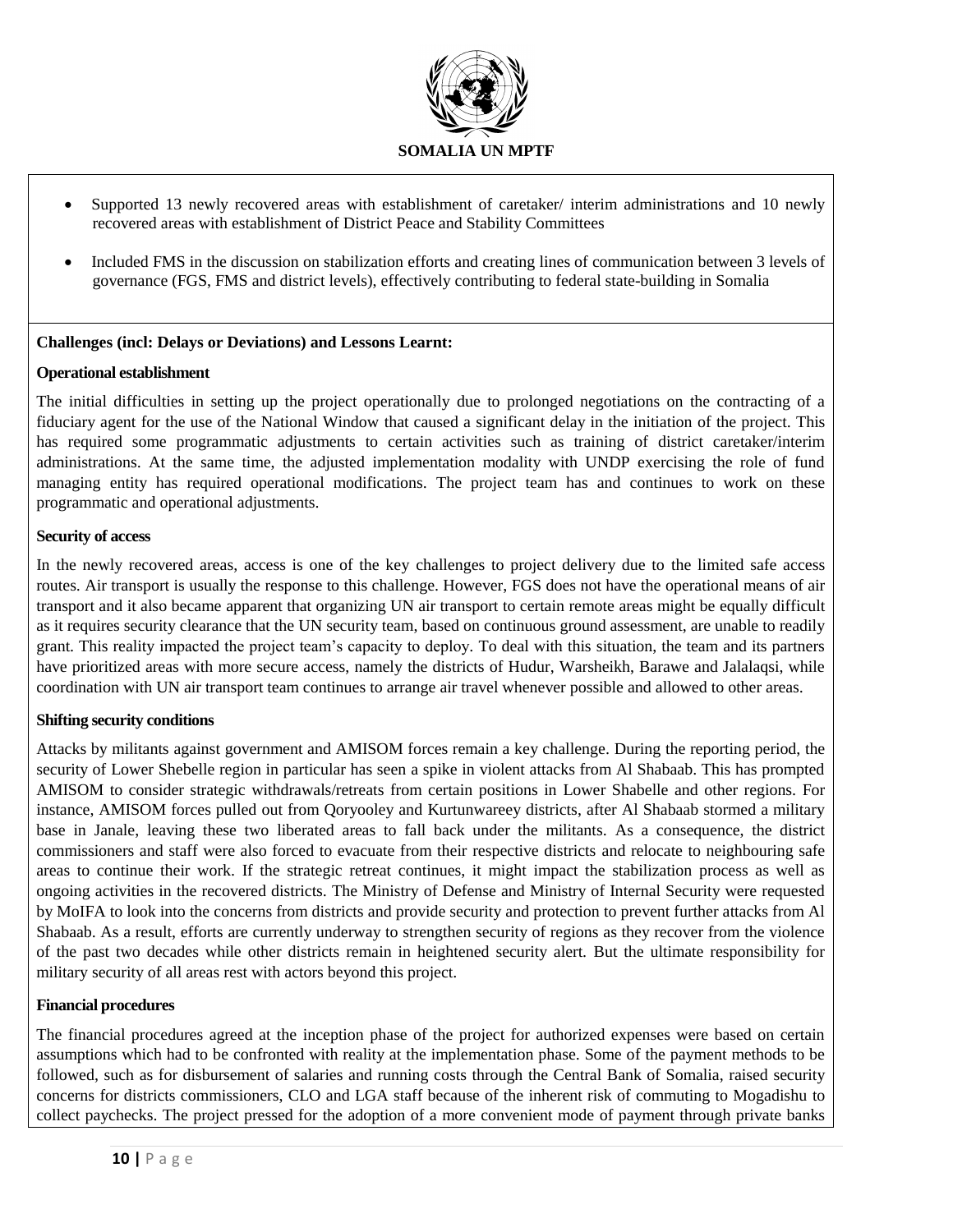

with branches in remote districts and areas of operation in South Central Somalia. As a result, the Central Bank of Somalia leadership introduced payments through private banks, thereby avoiding hazardous travel to the capital for district staff. This development is a definite improvement to the system and guarantees sustainability for future essential supports to the districts.

### **Political challenges**

The selection of the 25 target districts in South Central Somalia during the project inception, based on the priorities of the most recent military offensive, provoked complaints of unfair engagement/support with/to other districts that were previously liberated that did not receive support. Parliamentarians from non-beneficiary districts have raised these issues, demanding explanations from MoIFA on the reasons why certain districts are being supported but not others while all were recovered from Al Shabaab. Strengthened coordination and definition of authority between the various levels of government (national, state, local), which was not originally considered in the development of the project, will therefore continue to be a priority. Indeed, structured and formalized coordination between the various levels will allow approaching the support to stabilization in all districts of a same region in an agreed, harmonized and equitable manner.

At district level, political wrangling between local actors has impeded in certain cases the establishment of the caretaking administrations, with resulting impossibility for the project to provide the planned support to these entities. In such cases, the project team at MoIFA has referred the issue to higher political levels of the Ministry. Upon successful resolution of the matter with the help of MoIFA, such as in the case of the district of Bulo Burte, project support can be initiated.

### **Lessons Learnt**

### **Area prioritization**

As discussed above, both issues of access to and security in the targeted areas have a serious impact on the capacity of the project team to implement specific activities requiring presence directly on the ground. Thus far, these impediments have been addressed by prioritizing areas with easier and safer access. However, further reflection and concertation with all partners is necessary and is planned in Q1 2016 to ensure that the project area prioritization is most strategic and guarantees best potential impact on the states and regions as a whole. This could include the need to resort to clustering of interventions in close collaboration with partners.

### **Mapping and analysis**

A mapping exercise took place with partners attending monthly stabilization coordination meeting through the development of a matrix of ongoing interventions and district by district data gathering. However, to ensure better coordination of actors, appropriate sequencing of interventions and meaningful impact in support of stabilization on the ground, the gathering of data alone is not sufficient and additional analysis is required to provide that knowledge that will lead to better decision-making. Under this project, MoIFA intends to take the exercise to the next level and analyze existing data as well as new data gathered from project personnel (CLO/LGA) on the ground and from partners. The results from this analysis and the data is to be made accessible to all stakeholders, notably through the development of a Web-based information portal offering easy-to-use interface capability.

#### **Need for increased coordination with local authorities for police deployment**

The Ministry of Internal Security, Somali Police Force and AMISOM have been working on the deployment of police officers who have been trained in August 2015 to targeted districts such as Mahaas and Jalalaqsi. It was noted that the lack of involvement of district administrations in the process of the deployment at the early stage was a cause for concern and delays. MoIFA is now working with both the Ministry of Internal Security and Somali Police Force to improve their relationship with the District Commissioners in the newly recovered districts and thereby ease the process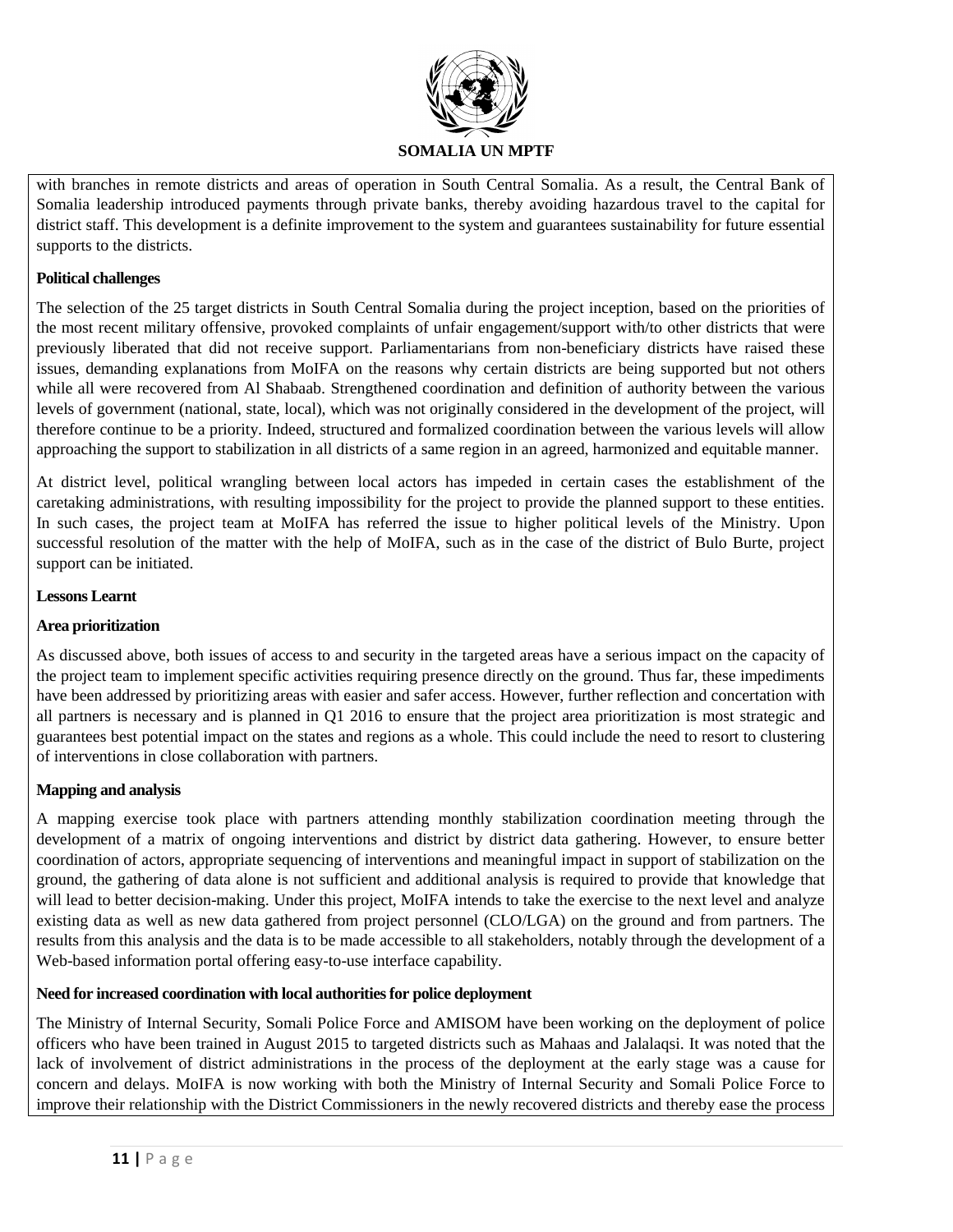

#### of police deployment.

**Peacebuilding impact** *(for Joint Programmes receiving PBF funding only – briefly describe impact – achieved and/or intended – of activities that have been undertaken on peacebuilding and stability, with supporting evidence if/when available and relevant; include in particular assessment of theory of change – and the extent to which it is being validated or challenged – and assessment of gender related impact*)

In the context of the Somali Compact, which envisages re-building citizen-state relations by building confidence and trust in public institutions and through broad-based and inclusive consultative processes, the FGS developed its stabilization strategy – intrinsically related to state-building and the reestablishment of a social contract – to respond to the immediate need to deliver tangible and visible peace dividends to all Somali citizens. This strategy is composed of four critical strands covering security, reconciliation, basic service delivery and the establishment of government authority by setting up interim administrations at district and state level. These strands are closely aligned with priorities under the Compact's five Peace and State-building Goals (PSGs). Stabilisation is thus conceived as the spearhead of the activities under the PSGs and the initial stepping stone for a mainstreamed and inclusive approach to governance, socioeconomic and political activities and strategies.

The current PBF-supported project proposed to enable access for the government to immediately engage with the local communities in the newly recovered areas and support the outreach and dialogue process that will bring the community together to establish a system to enable disputes to be resolved through a recognized mechanism and resources to be shared equitably. In doing so, it envisaged to establish tools and procedures that contribute in practice to the shaping and legitimization of a functioning federal Somali state, ultimately laying the ground for peace through state-building.

While caretaking administrations were deployed prior to the effective start of the project, the latter contributed to building their presence, capacity and visibility by covering the running costs of 11 district administrations, enabling representatives of the State to operate in these newly recovered areas. The placement of trained Community-liaison Officers and Local Governance Advisors from the area in support of the caretaking administrations further contributes to building the operational and technical capacity of the local administrations.

While communication is ongoing between the Stabilization team of MoIFA and the district administrations, the reporting line from the CLOs and LGAs to the central stabilization teams allows for information on the local context and developments to flow back to the FM State and central level while specific advice on stabilization and peacebuilding can be directed to the local level. Specifically, CLOs and LGAs have advised the local authorities and communities in the establishment of District Peace and Stability Committees by harmonizing and explaining the Terms of Reference of these consultative and mediation bodies, helping readjust their membership where certain groups, especially women and youth, lacked representation. The DPSCs, by their representative quality to the community, serve as advisory bodies to the local administrations, supporting their transition to interim status, while also acting as early warning and dispute resolution mechanisms in that their members can detect and take step to diffuse conflicts within the community. Whereas thorough review of the DPSC structure and activity across all target areas is ongoing by the project team with the necessary training to be provided to their members, the project has contributed to the local capacities for dispute resolution and for inclusive governance. In a specific example, DPSC members in Warsheikh District took part in the resolution of a long-standing between 2 local sub-clans.

At macro level, the project broke new ground with the implementation of novel financial procedures for the delivery of its activities and support to stabilization efforts in the framework of the National Window funding stream. As a matter of fact, in October 2015, the first ever bank to bank transfer by the Central Bank of Somalia was made to the district governments. This transfer is in line with the financial management procedures originally envisaged in the project document. S2S serves as a pilot project for the trial of this new modality against real life conditions. This milestone achievement will make it easier to continue payments between various levels of governance in Somalia under this and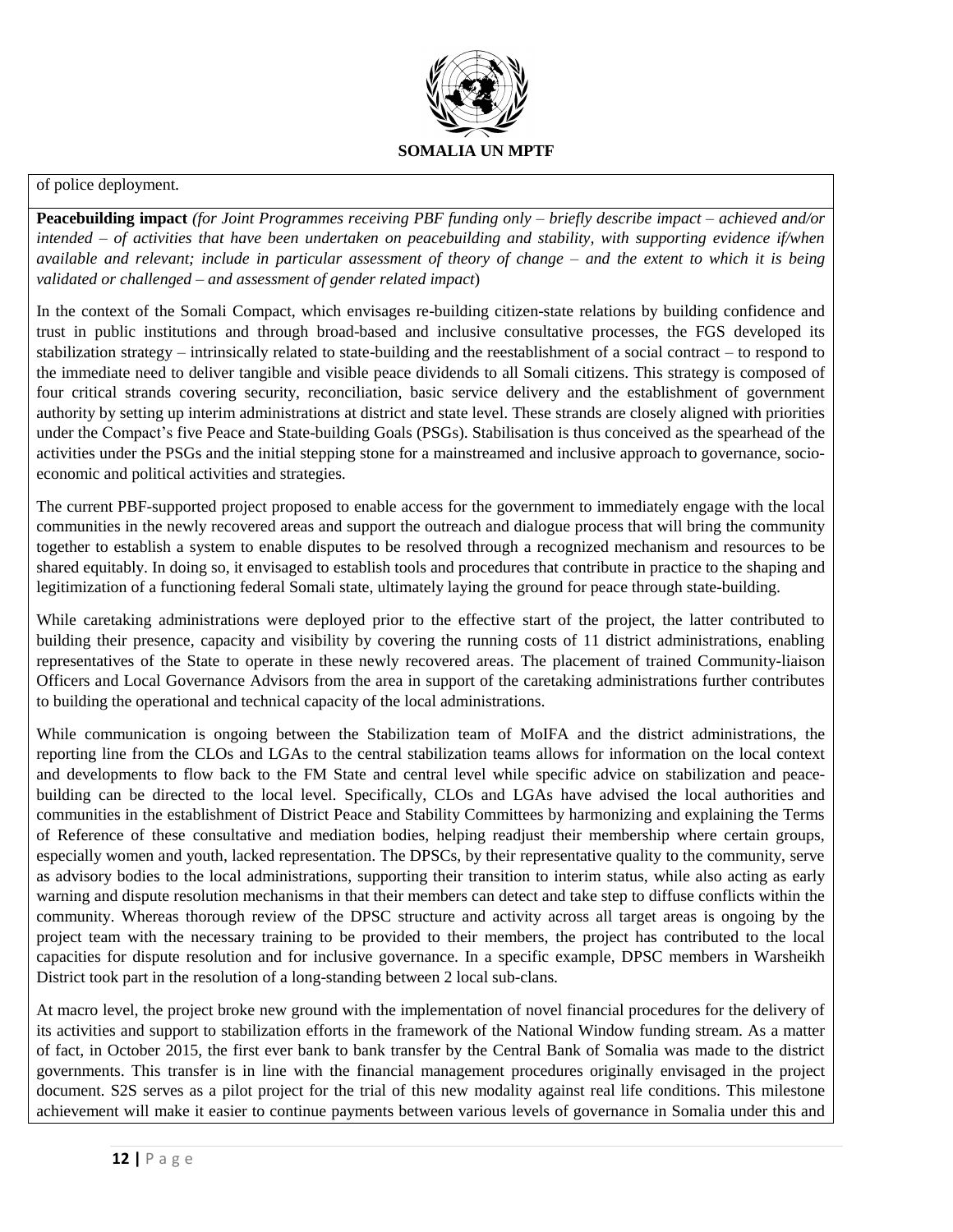

other projects as well as direct budget support, effectively contributing to peace and state-building by establishing the groundwork for a financially functional federal system.

In Q1 2016, the FGS is expected to launch the Wadajir Framework (WF), its new National Framework for Local Governance, which incorporates the various aspects of the government's Stabilization Strategy such as community social healing/reconciliation and support to peace committees but goes further by providing a sequence and additional steps for the establishment of functioning permanent local government councils and administrations. Establishing appropriate linkages between the interventions of the PBF-funded S2S project, as a spearhead of governance and stability efforts, and this Framework will further enhance and ensure additional sustainability to the project's contribution to peace and state-building.

**Catalytic effect** *(were there catalytic effects from the project in the period reported, including additional funding commitments or unleashing/unblocking of any peace relevant processes (1000 characters max)?*

The Support to Stabilization project is the first to directly support stabilization efforts by the Government of Somalia. It is also the first to make use of the National Window and its financial procedures, providing evidence for its use by other projects and donors. During the reported period, FGS has developed a new National Framework for Local Governance (Wadajir Framework), which incorporates and expands the elements of the stabilization strategy. Donors such as USAID, the UK and SSF already support or expressed interest in supporting the components of the Wadajir Framework, including those related to stabilization. One new approved project by the UN RCO is to make use of the National Window, taking into account S2S operational experience. Another multi-agency project led by RCO, that incorporates S2S practice, is to enhance peace-building capacity of government, UN and other partners through support to the Peacebuilding Priority Plan. These efforts by the UN are to be considered in parallel with the ongoing reflection by the RCO and UNSOM on ways to streamline and harness the potential of all UN actors in support of stabilization efforts in Somalia. Such reflection and expected new UN-wide strategy came about as a result of internal discussions on ways to expand and sustain the stabilization efforts initiated by S2S.

**Additional Information** (*Optional*)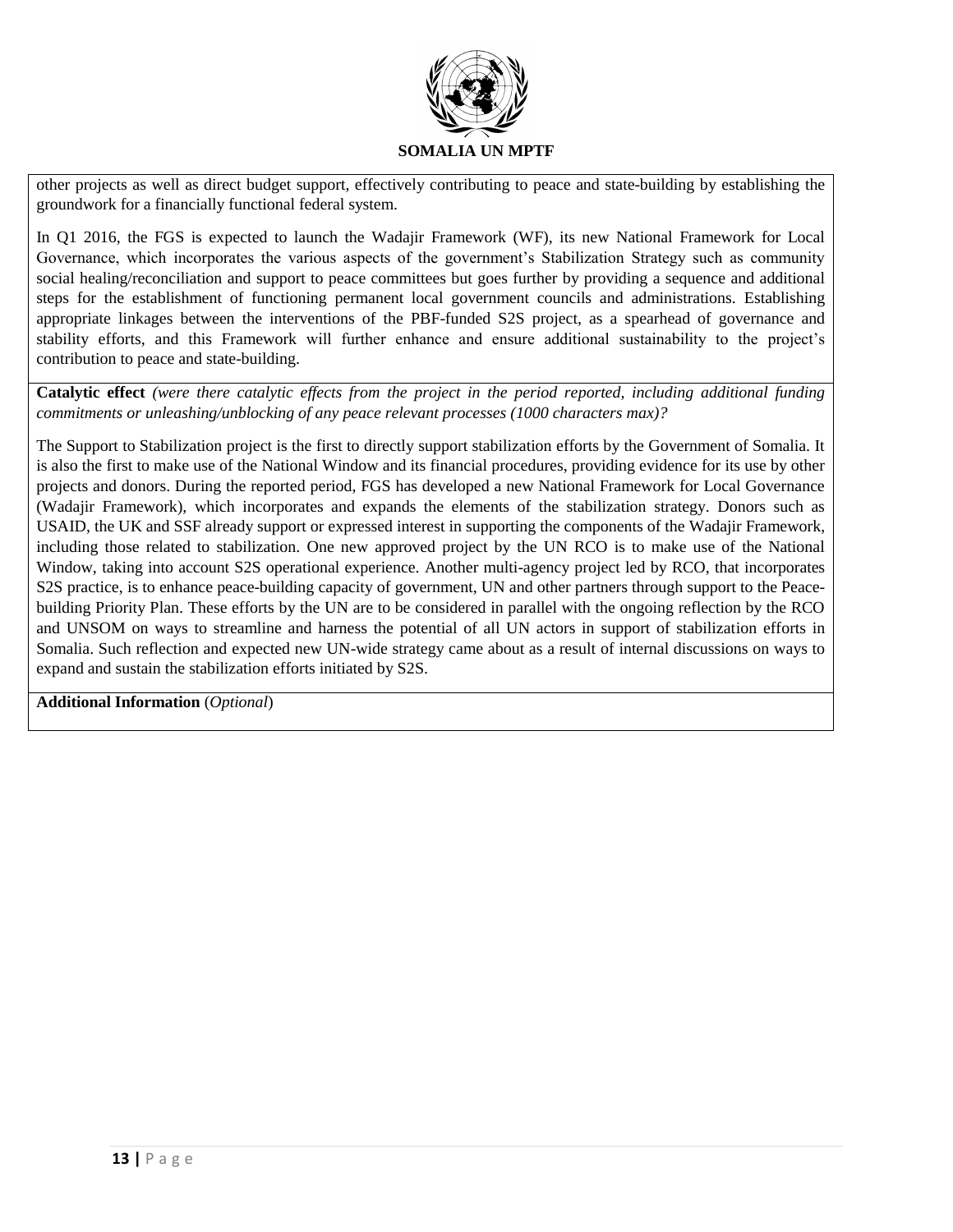

# **RISK MANAGEMENT**

This section can be used to update or use the risk logs developed during the project development stage and provide any mitigation measures being undertaken by the project.

| <b>Description of Risk</b>                                                                                                               | <b>Mitigating Measures</b>                                                                                                                                                                                                                                                                                                                                                                                                                                                                                                                     |
|------------------------------------------------------------------------------------------------------------------------------------------|------------------------------------------------------------------------------------------------------------------------------------------------------------------------------------------------------------------------------------------------------------------------------------------------------------------------------------------------------------------------------------------------------------------------------------------------------------------------------------------------------------------------------------------------|
| Security of access to targeted areas might be an issue with certain<br>districts encircled by Al-Shabaab or with unsecured access routes | To face the difficulties of access to target areas due to poor security<br>and logistic, the project has prioritized areas with known secure<br>access and existing public air transport. At the same time, the project<br>is negotiating with competent UN authorities the provision of<br>UN/AMISOM facilitated air transport to areas where no public<br>transport is available but minimum security conditions exist to allow<br>for such transport.                                                                                       |
| With the recent creation of Federal Member States, coordination<br>between FGS and this new level might be problematic                   | The project is advocating to establish an MoU or other official<br>agreement between the FGS (MOIFA) and FM States (MOIs) in the<br>management of stabilization efforts. A meeting of delegations from<br>FGS MOIFA and FMS MOI on 31 October – 2 November 2015 was<br>a first engagement from all parties to regularly meet and coordinate.                                                                                                                                                                                                   |
| Activities and payments might be difficult to control and trace for<br>UNDP staff, especially in the newly recovered areas               | UNDP has processed the recruitment of a Third Party<br>Monitor/Fiduciary Agent (work starting in Q1 2016) to carry out<br>spot checks both at central (FGS) and district levels and verify actual<br>expenditures against planned activities and budget.<br>All project staff of MOIFA and those at the districts have received<br>training on financial accounting in line with the project financial<br>requirements and the financial requirements of the internal<br>government financial reporting requirements inclusive in the national |
|                                                                                                                                          |                                                                                                                                                                                                                                                                                                                                                                                                                                                                                                                                                |

 $\overline{a}$ 

<sup>&</sup>lt;sup>3</sup> Environmental; Financial; Operational; Organizational; Political; Regulatory; Security; Strategic; Other.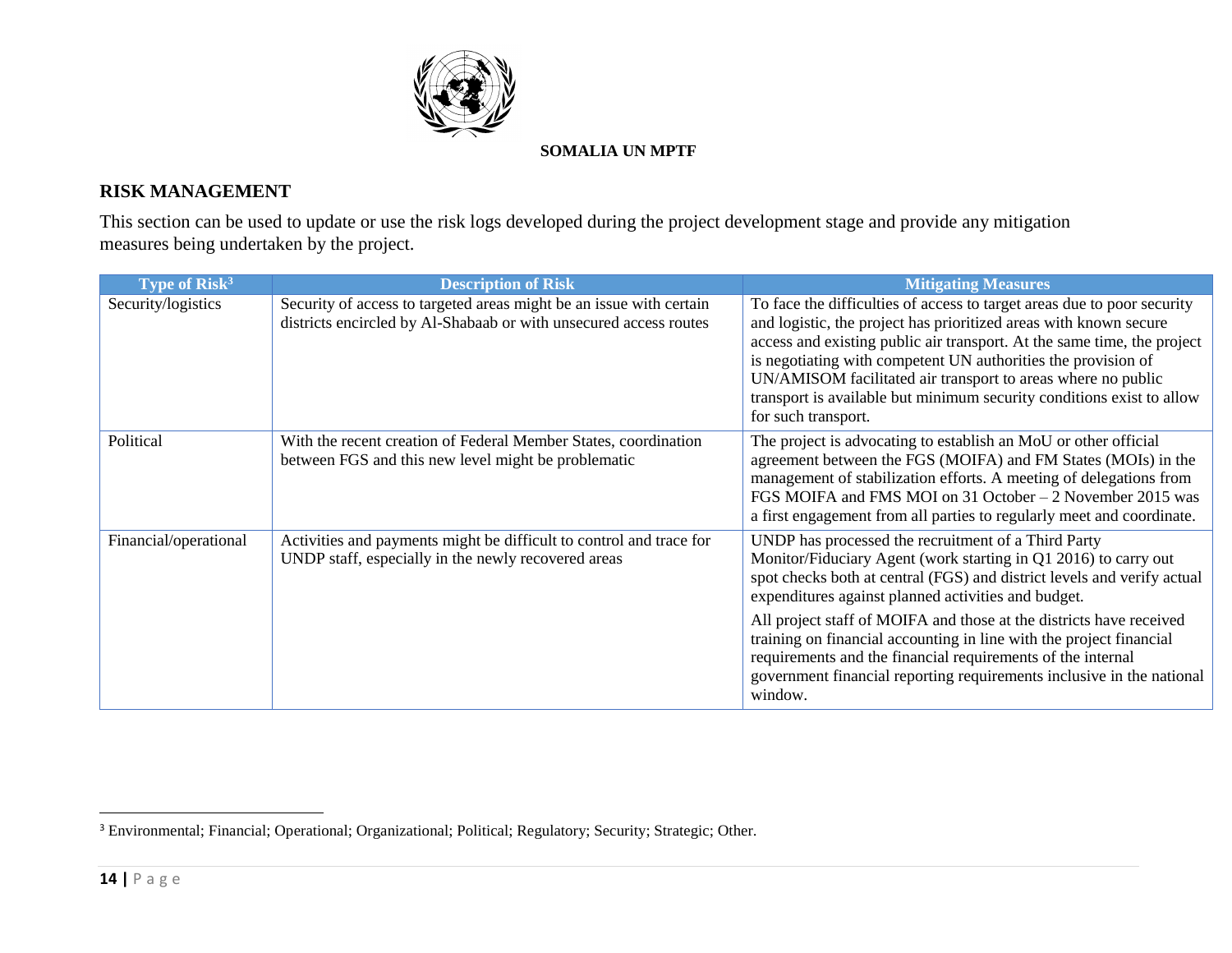

# **MONITORING AND OVERSIGHT ACTIVITIES**

| <b>Monitoring Activity</b>                   | <b>Date</b>     | <b>Description &amp; Comments</b>                                                                                                                                                                                                                         | <b>Key Findings / Recommendations</b>                                                                                                                                                                                                                                                                                                                                                                                                                                                                                                                                                                                                                                                                                                                                                                                                                                                                                                                                                                                                     |
|----------------------------------------------|-----------------|-----------------------------------------------------------------------------------------------------------------------------------------------------------------------------------------------------------------------------------------------------------|-------------------------------------------------------------------------------------------------------------------------------------------------------------------------------------------------------------------------------------------------------------------------------------------------------------------------------------------------------------------------------------------------------------------------------------------------------------------------------------------------------------------------------------------------------------------------------------------------------------------------------------------------------------------------------------------------------------------------------------------------------------------------------------------------------------------------------------------------------------------------------------------------------------------------------------------------------------------------------------------------------------------------------------------|
| MOIFA project team<br>field monitoring visit | 10 October 2015 | The monitoring visit was<br>undertaken by MOIFA team to<br>Warsheik to monitor district<br>commissioners, staff and overall<br>stabilization operations in the district,<br>verify project activities and increase<br>oversight on implementation aspects | Security: Warsheikh District was recovered from Al-Shabaab in<br>March 2014 during the joint Operation Eagle by Somali<br>National Army (SNA) and AMISOM forces. Currently,<br>AMISOM troops and National Intelligence and Security Agency<br>have presence in the district while SNA Contingents are<br>stationed in the outskirts of the town.<br>DPSC is functional and consists of 21 members.<br>Humanitarian organisations are currently operating in the<br>districts<br>Generally, conditions in the district have improved. The district<br>$\bullet$<br>is expecting other development projects in the near future as aid<br>organizations promised to continue providing assistance on<br>infrastructure development.<br>The Ministry will also coordinate with other line ministries to<br>complete the remaining stabilization components that are<br>essential to the functioning of the district. This includes<br>deployment of the police officers and training of the police<br>volunteers to move the process forward. |
| MOIFA project team<br>field monitoring visit | 17 October 2015 | The monitoring visit was<br>undertaken by MOIFA team to<br>Cadale to monitor district<br>commissioners, staff and overall<br>stabilization operations in the district,<br>verify project activities and increase<br>oversight on implementation aspects   | A New police station facility was handed over to the District<br>Commissioner. This is part of AMISOM QIPs programme in the<br>newly recovered districts.<br>8 police officers from Somali Police Forces (SPF) were<br>$\bullet$<br>deployed to the district to strengthen security apparatus and to<br>train and mentor 35 local community police.<br>It was observed that 27 street- solar lights have been installed by<br>$\bullet$<br>IOM in the some part of the district and community is<br>impressing the project.<br>Water wells were observed in the city and there is no shortage of<br>water but the quality is a great concern of many residents<br>Security situation of the district is improving. There is a good                                                                                                                                                                                                                                                                                                        |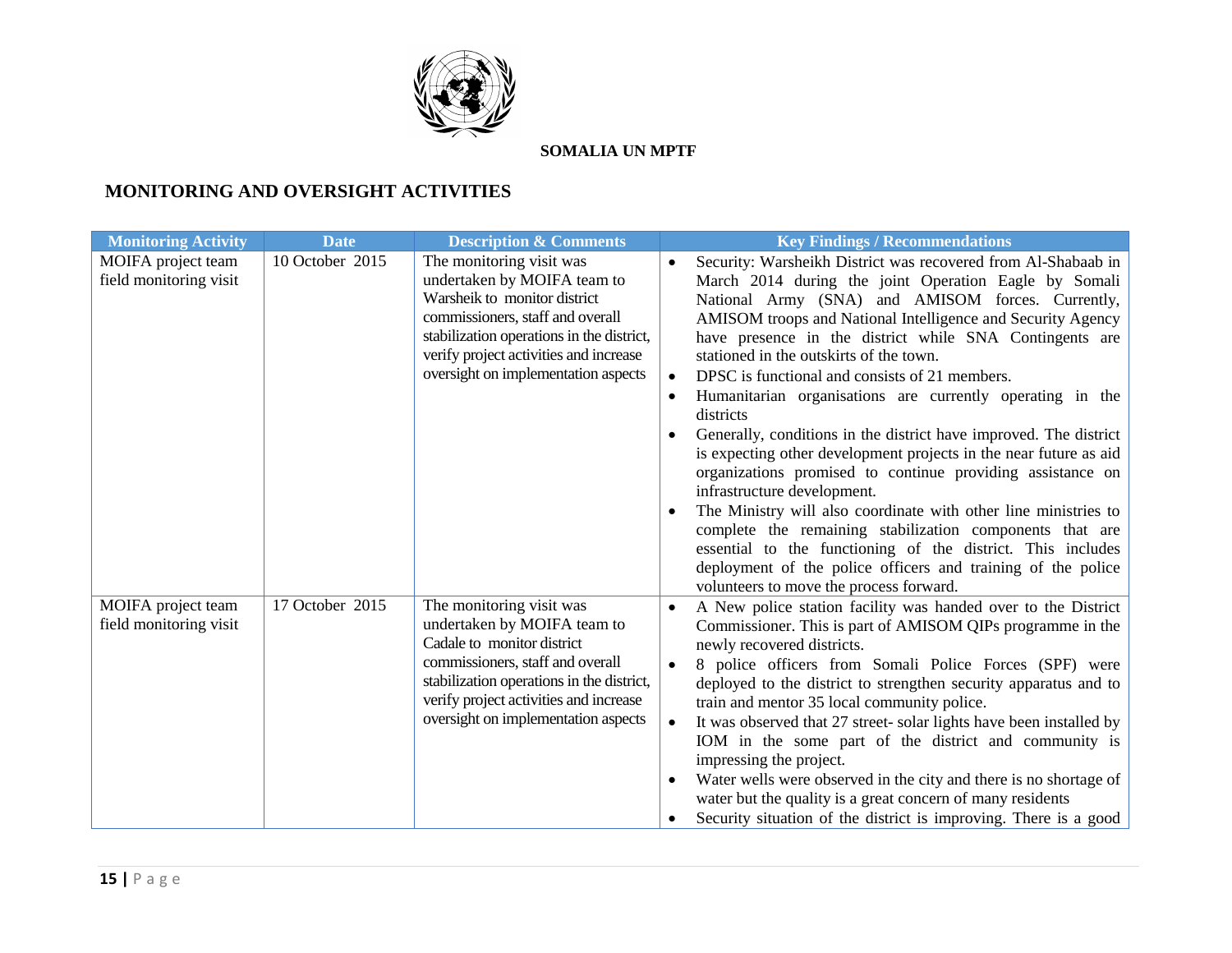

|                                   |                  |                                                                                                                                                                                                                                                                                                                                                                                                                                                                                                                                                         |                                     | working relationship between local community,<br>district<br>administration and AMISOM.                                                                                                                                                                                                                                                                                                                                                                                                                                                                                                                                                                                                                                                                                                                                 |
|-----------------------------------|------------------|---------------------------------------------------------------------------------------------------------------------------------------------------------------------------------------------------------------------------------------------------------------------------------------------------------------------------------------------------------------------------------------------------------------------------------------------------------------------------------------------------------------------------------------------------------|-------------------------------------|-------------------------------------------------------------------------------------------------------------------------------------------------------------------------------------------------------------------------------------------------------------------------------------------------------------------------------------------------------------------------------------------------------------------------------------------------------------------------------------------------------------------------------------------------------------------------------------------------------------------------------------------------------------------------------------------------------------------------------------------------------------------------------------------------------------------------|
| MOIFA project team<br>field visit | 15 December 2015 | The monitoring visit was<br>undertaken by MOIFA team to<br>Hudur to verify project activities<br>and increase oversight on<br>implementation aspects; monitor<br>district commissioners, staff and<br>overall stabilization operations in<br>the district. The visit also aimed to<br>support the initiation of the<br>reconciliation process and<br>establish DPSC for the district.<br>The visit was the occasion to link<br>Ministry with the districts and<br>regional administrations to<br>coordinate and increase capacity<br>for the districts. | $\bullet$<br>$\bullet$<br>$\bullet$ | There is urgent need for restoring the district court house, police<br>station, prison facility and youth demobilization center.<br>The district officials supported the formation of DPSC to go<br>ahead and start reconciliation process between the various<br>communities in Hudur as well as surrounding villages under its<br>jurisdiction                                                                                                                                                                                                                                                                                                                                                                                                                                                                        |
| <b>Project Board Meeting</b>      | 11 November 2014 | <b>First Board Meeting</b>                                                                                                                                                                                                                                                                                                                                                                                                                                                                                                                              | $\bullet$                           | Project Board shall meet each month until the end of first<br>quarter in order to secure smooth implementation until Project<br>Coordinator is selected and full Project team is in place.<br>Project document revised signature page will be sent to Dr<br>Ismail for the Minister signature as more convenient way.<br>In continuation, Project Board will meet quarterly to review<br>project activities and guide further implementation. In addition<br>Project Board will meet in December to review the status that<br>already agreed since this is start-up phase.<br>The recruitment process will be led by the Government as for<br>any other post in the Project and will be joint process including<br>short listing and interviews. Panel is composed of three entities<br>including MoIF, UNSOM and UNDP. |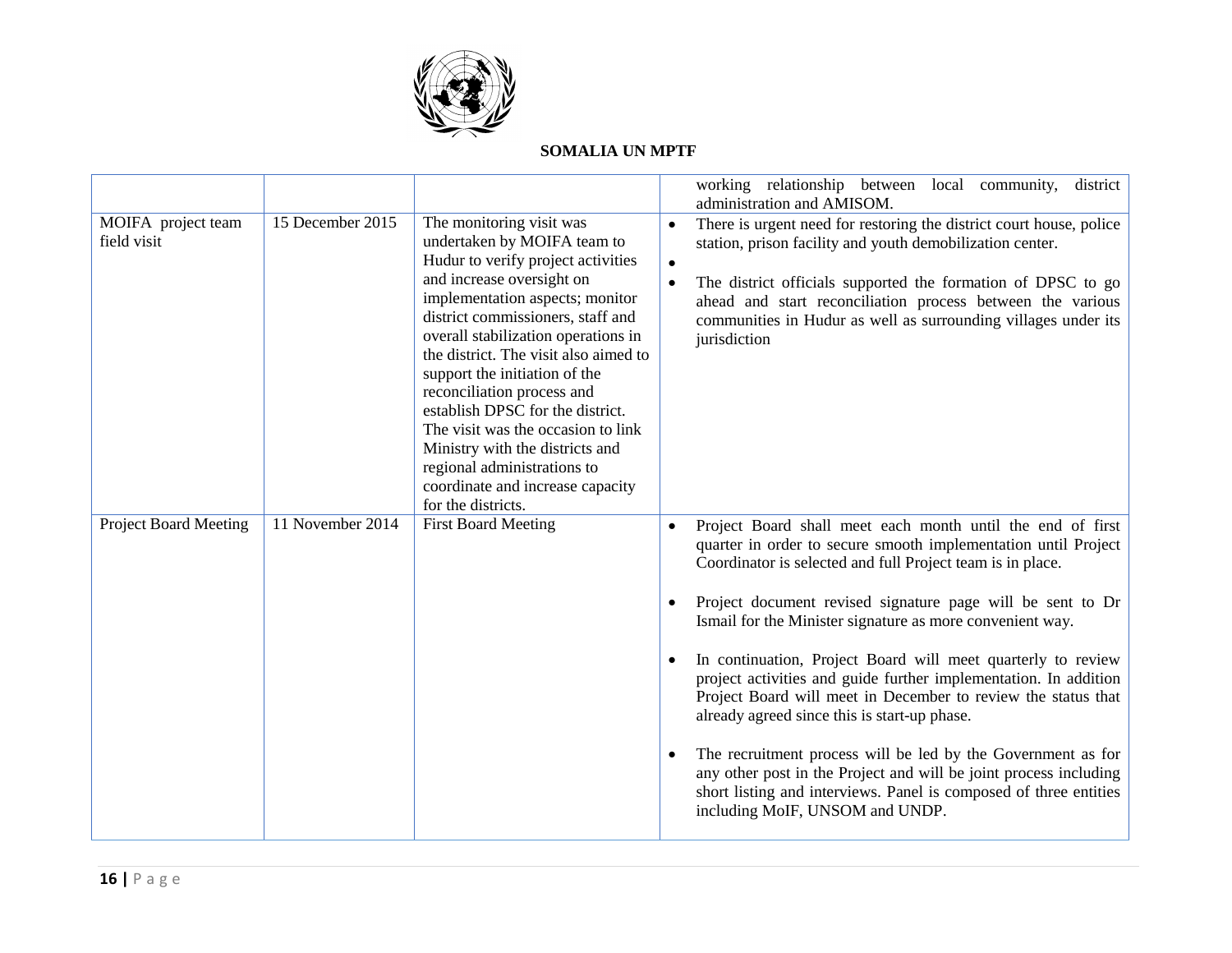

|                              |                  |                             | The process of the Project Coordinator recruitment should be<br>finished before funds would reach Government treasure. It was<br>agreed that the process shell be concluded before the next<br>Project Board meeting in December. Project Coordinator<br>recruitment Process shell be finalized within the month period<br>by having: week one for short listing, second/third week for<br>interview and fourth for contracting procedures. |
|------------------------------|------------------|-----------------------------|---------------------------------------------------------------------------------------------------------------------------------------------------------------------------------------------------------------------------------------------------------------------------------------------------------------------------------------------------------------------------------------------------------------------------------------------|
|                              |                  |                             | The focal point nominated from each entity: UNSOM-Dejan<br>Radivojevic, UNDP-Ivan Dielens and MoIF-Abdullahi Hamud.                                                                                                                                                                                                                                                                                                                         |
|                              |                  |                             | Representative from MoIF/Permanent Secretary will be the chair<br>of the Project Board.                                                                                                                                                                                                                                                                                                                                                     |
|                              |                  |                             | To proceed with the existing project document, signatures and<br>discussion while Project Coordination Board TOR (Board<br>composition item) to be discussed in the next meeting of the<br>Board.                                                                                                                                                                                                                                           |
|                              |                  |                             | Annual Work Plans will be reviewed on quarterly bases and<br>Project Document language will be harmonized with the annual<br>work plans and other documents.                                                                                                                                                                                                                                                                                |
|                              |                  |                             | The next Project Board meeting is agreed to be held on 17th of<br>December 2014 at the MoIF premises.                                                                                                                                                                                                                                                                                                                                       |
| <b>Project Board Meeting</b> | 19 December 2014 | <b>Second Board Meeting</b> | Project Annual Work Plan to cover 18 month period                                                                                                                                                                                                                                                                                                                                                                                           |
|                              |                  |                             | Project Signature page to be sent to the MoIF                                                                                                                                                                                                                                                                                                                                                                                               |
|                              |                  |                             | Completed Vendor Form to be sent to UNSOM                                                                                                                                                                                                                                                                                                                                                                                                   |
|                              |                  |                             | Third Stabilization Project Advisor to be recruited within<br>coming weeks                                                                                                                                                                                                                                                                                                                                                                  |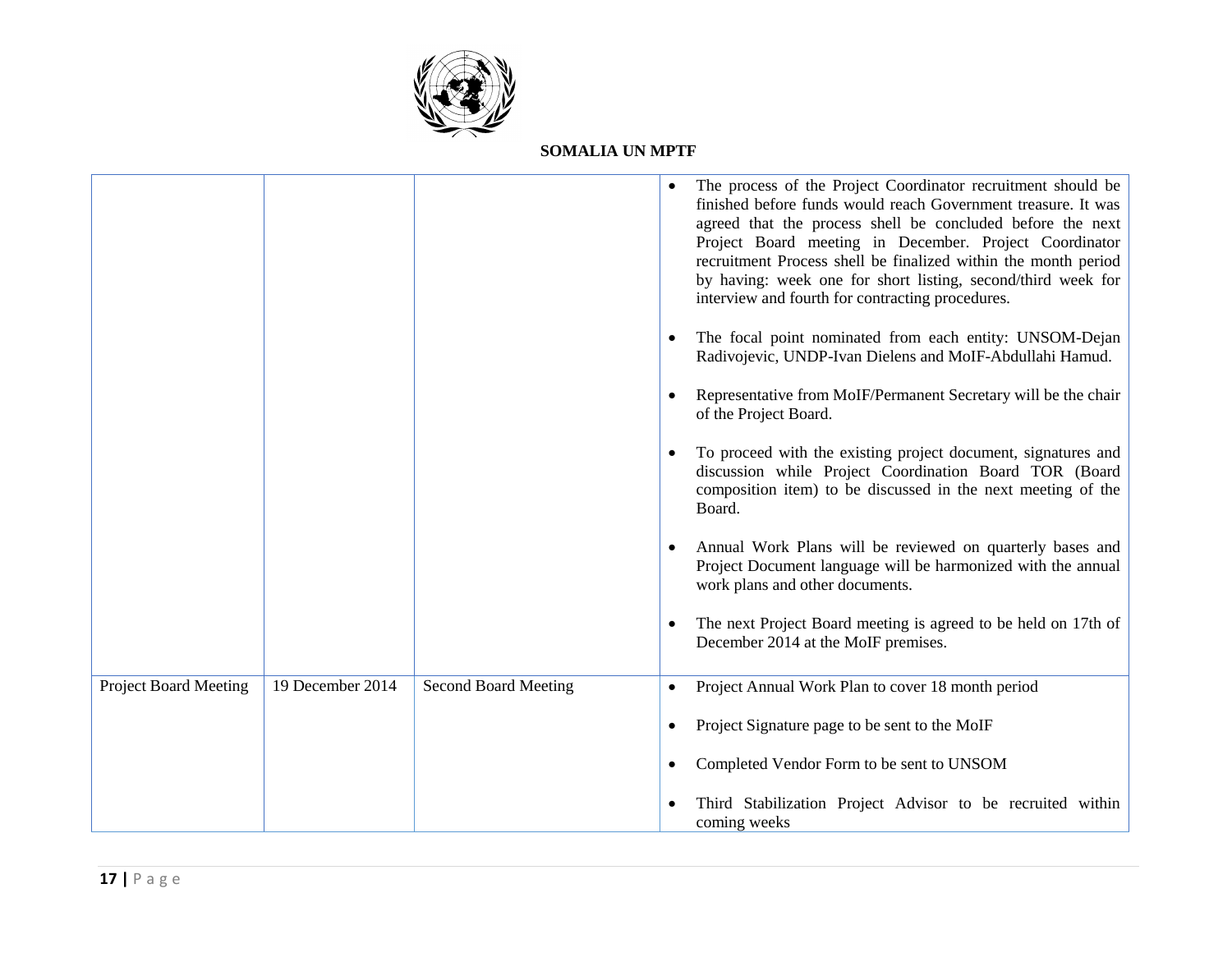

|                              |                 |                     |           | Project workshop/training planed in January (11-15) for the<br>entire Project Team week before the Project Coordination Board<br>meeting to further discuss and agree details of the 2015<br>implementation   |
|------------------------------|-----------------|---------------------|-----------|---------------------------------------------------------------------------------------------------------------------------------------------------------------------------------------------------------------|
|                              |                 |                     |           | MoIF to developing blueprint budgets and finalize financial<br>arrangements                                                                                                                                   |
|                              |                 |                     |           | District Community liaison selection process to be finalized by<br>first quarter in 2015. The advertisement list to be used as<br>starting point for further process including woman, youth, elders<br>etc.   |
|                              |                 |                     |           | Ministry of Finance to propose one member to the Project<br>Coordination Board. Project Board TOR to be revised and sent<br>to the members.                                                                   |
|                              |                 |                     |           | Annual Work plan to include column of reporting towards PSG<br>1 and PSG 2                                                                                                                                    |
|                              |                 |                     |           | Project Board shall meet during the week of 19th January 2015                                                                                                                                                 |
| <b>Project Board Meeting</b> | 27 January 2015 | Third Board Meeting | $\bullet$ | MoIFA to look for the Project staff office space within the<br>Ministry building                                                                                                                              |
|                              |                 |                     | $\bullet$ | M&E and Stabilization MoIFA Advisors positions to be re-<br>advertised (one week) after the Project Board meeting.<br>Following week interview processes in place and selection<br>finalized with UNSOM/UNDP. |
|                              |                 |                     |           | Board proposed regular/firm monitoring of the district budgets<br>future utilization due to different pace of the caretaker<br>administrations activities and levels of expenditures.                         |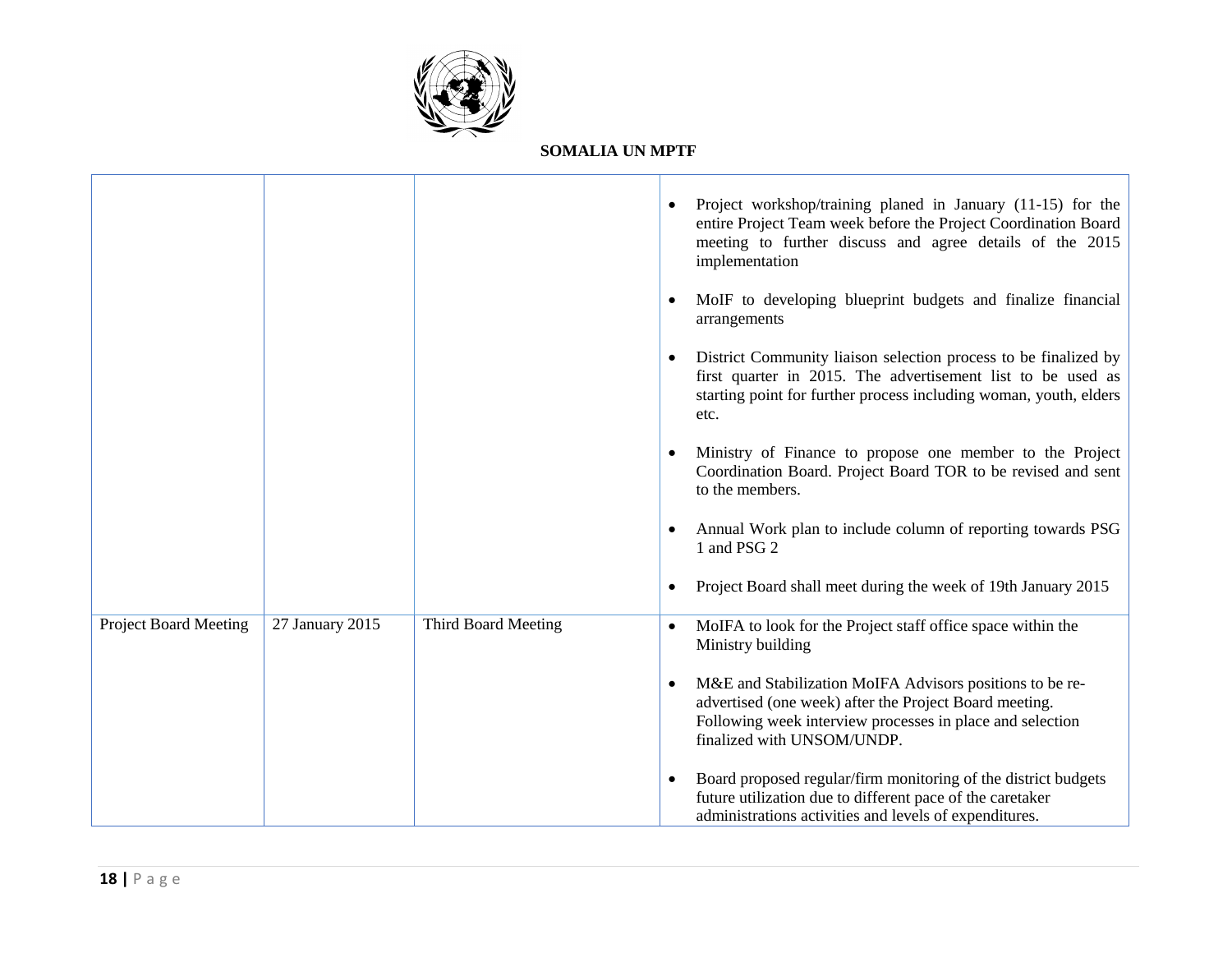

|  |           | District Community liaison selection and Local Governance<br>Technicians processes to go in parallel. The advertisement list to<br>be used as starting point while Community Liaison process<br>should be based on criteria developed/district driven process<br>including woman, youth, elders etc. |
|--|-----------|------------------------------------------------------------------------------------------------------------------------------------------------------------------------------------------------------------------------------------------------------------------------------------------------------|
|  |           | MoIFA, UNDP and UNSOM focal points to meet the same<br>week following Project Board meeting and further discuss<br>criteria and initiate Community liaison process.                                                                                                                                  |
|  |           | UNDP Local Governance Technicians selection process to be<br>prioritized                                                                                                                                                                                                                             |
|  |           | Board members to send (if any additional) further comments on<br>the Project Annual Work Plan Annual Work to PM                                                                                                                                                                                      |
|  |           | It was proposed and UNDP agreed to support Additional Project<br>Admin/finance assistant position within the current budget<br>framework/savings. If not UNDP is willing to fund it with extra<br>budgetary support.                                                                                 |
|  |           | Project budget revision was agreed in general with additional<br>clarifications about staff salaries level that should follow up<br>upcoming UNDP/WB scale as proposed and further consulted<br>and agreed with UNSOM/UNDP.                                                                          |
|  |           | Additional Project Admin/finance assistant position TOR to be<br>drafted shared for further agreement with UNDP and UNSOM<br>and advertised.                                                                                                                                                         |
|  | $\bullet$ | UNPOL/UNDP to send updated table with training process<br>overview.                                                                                                                                                                                                                                  |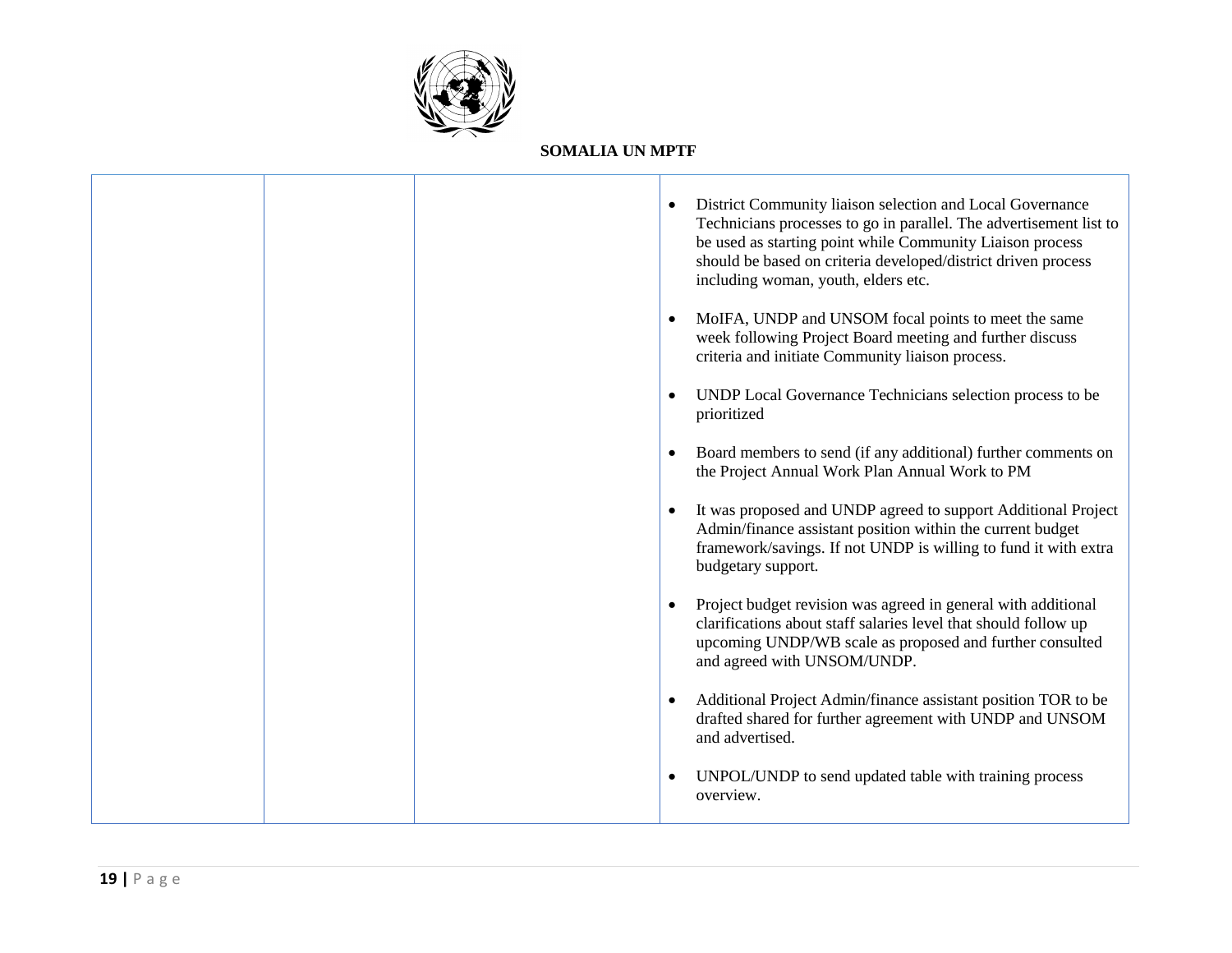

|                              |               |                      | $\bullet$ | UNSOM/UNDP to follow up with NY in regards to Project<br>funds transfer.<br>Gender balance to be taken into consideration with special<br>attention when it comes to the overall recruitment process and<br>other planned activities.<br>It was proposed that Project Coordination Board shall meet<br>again next month in order to closely follow up activity<br>implementation. Continuation will be as planned on quarterly<br>bases.<br>Project Board shall meet during the week of 25th February 2015 |
|------------------------------|---------------|----------------------|-----------|------------------------------------------------------------------------------------------------------------------------------------------------------------------------------------------------------------------------------------------------------------------------------------------------------------------------------------------------------------------------------------------------------------------------------------------------------------------------------------------------------------|
| <b>Project Board Meeting</b> | 25 March 2015 | Fourth Board Meeting | $\bullet$ | MoIF will conduct orientation and training for the CLOs and<br>LGTAs selectees. MoIF requested UNDP if it could cover the<br>cost of the orientation and training for the CLOs and LGTAs in<br>Mogadishu such as transportation to and from their districts and<br>accommodation while they are in Mogadishu. UNDP will<br>inform the MoIF once it finds out if it can reallocate the funds -<br><b>Action UNDP</b>                                                                                        |
|                              |               |                      |           | Advisors: M&E and Stabilization MoIF Advisors interviews to<br>be finalized following Project Board meeting. - Action all                                                                                                                                                                                                                                                                                                                                                                                  |
|                              |               |                      |           | IJ discussed the difficult part of the process which is the need<br>for presence of rule and law, and lack of road accessibility of<br>some of these newly recovered areas. GC suggested to link<br>MoIF team with the rule of law team which is currently working<br>on the justice deployment. Action UNDP - MoIF to share 13<br>districts reports                                                                                                                                                       |
|                              |               |                      |           | Recommendation: Important to consider Government to add<br>other prior recovered districts into stabilization programme as it                                                                                                                                                                                                                                                                                                                                                                              |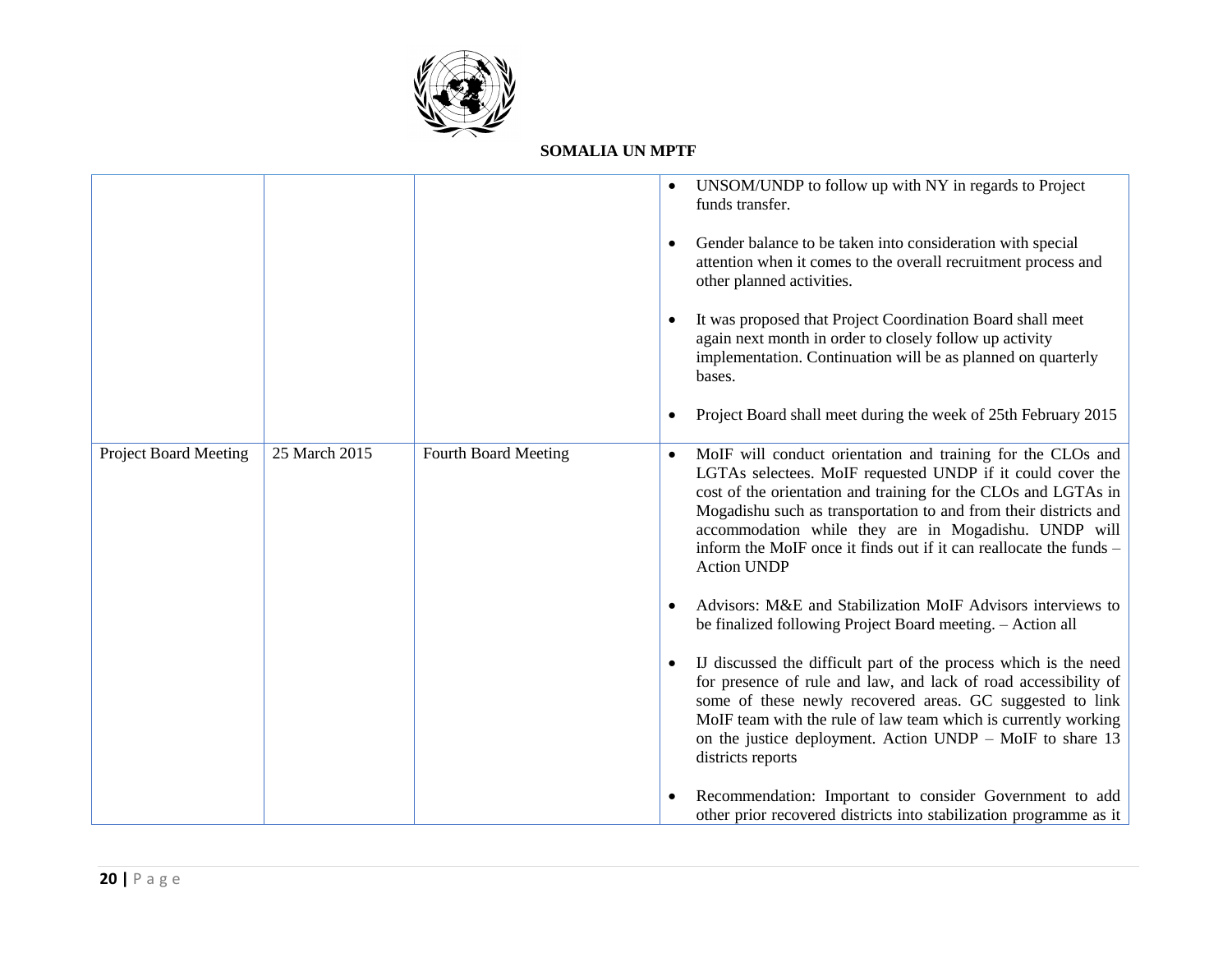

|           | can reverse the progress achieved so far-PC & AA.                                                                                                                                                                                                                                      |
|-----------|----------------------------------------------------------------------------------------------------------------------------------------------------------------------------------------------------------------------------------------------------------------------------------------|
| $\bullet$ | AA briefly described how some of districts such as Baydhabo,<br>Johar and Beledweyn are ready to start formation of permanent<br>councils and MOIF currently is working road map to achieve<br>way forward.                                                                            |
| $\bullet$ | MOIF expressed their concern about the delayed PBF project<br>fund transfer and would like to know actual timeframe for<br>completion of this action.                                                                                                                                  |
| $\bullet$ | UNDP agreed to support procurement of the fiduciary agent and<br>that this process will take some up to 4 weeks. – Action UNDP                                                                                                                                                         |
| $\bullet$ | UNDP will lend 100,000 USD to the Ministry of Interior and<br>Federalism to cover project activities until fiduciary agent is<br>procured and funds are transferred from New York. Once funds<br>are received from New York the MoIF will return the \$100,000<br>to UNDP - All agreed |
|           | UNSOM explained that the overall project package with the<br>revised budget has been sent to New York for approval and that<br>confirmation was received. The government component, what<br>remains is to procure a fiduciary agent.                                                   |
|           | Approval of project work plan including prioritization of<br>districts with the $13$ districts $-$ All agreed                                                                                                                                                                          |
| $\bullet$ | Whether to commence in all districts at the same time or to start<br>progressively – MOIF team with UNDP to discuss the criteria<br>(accessibility, population, political, level of local reconciliation,<br>etc). - Action: SM and PC liaise to organize meeting                      |
|           | IV suggested roles of PBF partners should be clear – All Agreed                                                                                                                                                                                                                        |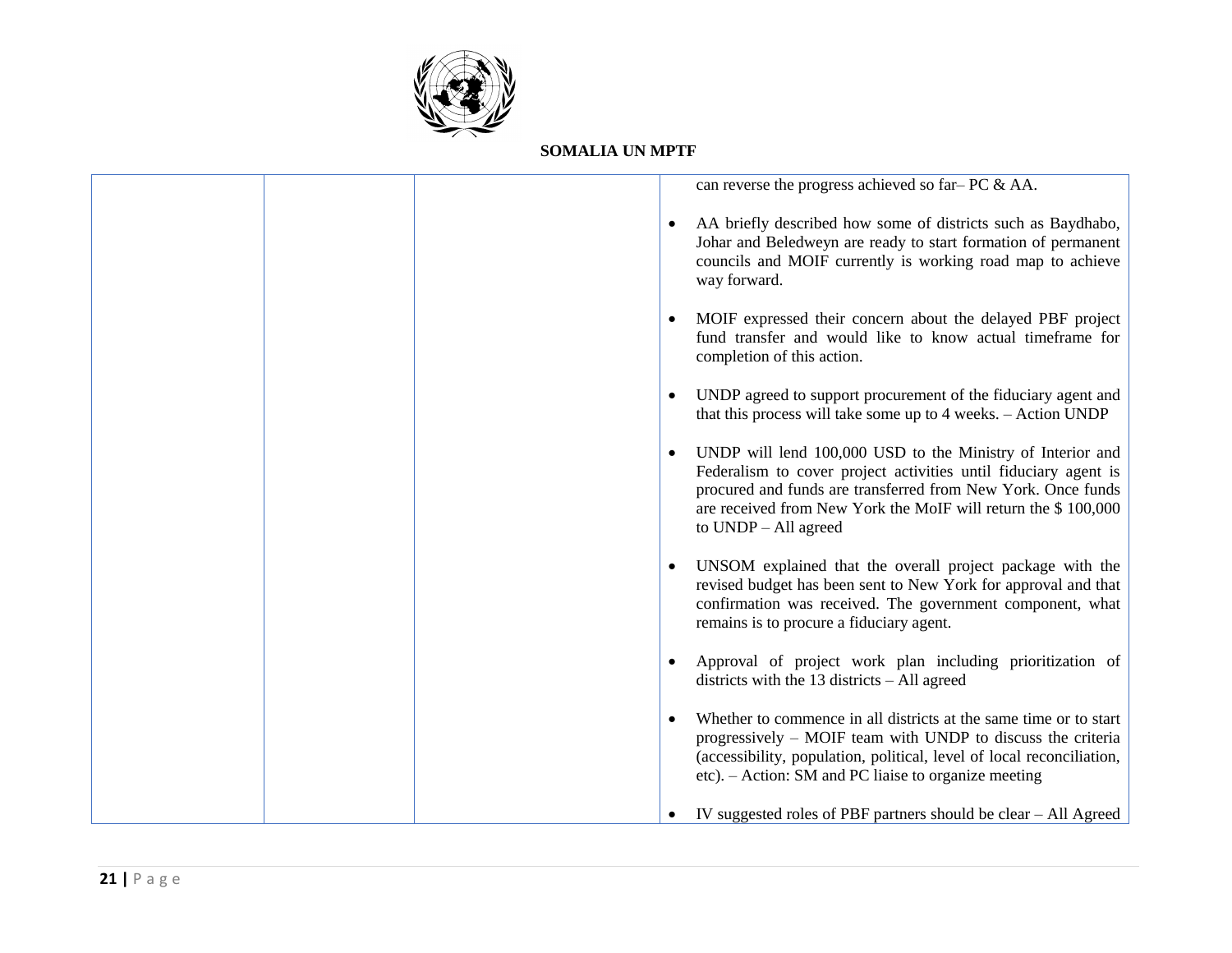

|                              |                  |                              | - to be discussed on next board meeting -Summary of their role<br>in PBF then send to SM to put together Diagram.- Action All                                                                                                                                                                                                                                               |
|------------------------------|------------------|------------------------------|-----------------------------------------------------------------------------------------------------------------------------------------------------------------------------------------------------------------------------------------------------------------------------------------------------------------------------------------------------------------------------|
| <b>Project Board Meeting</b> | 19 June 2015     | Fifth Board Meeting          | GC has pointed out funding of the project is currently channeled<br>to UNDP – where the funding comes to agency account and then<br>passed to the government facility. However, the monitoring<br>agency is not yet in place and UNDP will use that system and<br>procedures in place at present, until a third-party financial<br>monitoring agency is identified          |
|                              |                  |                              | Agree on Mahaday district to be added to list of newly<br>recovered areas: The State Ministry recently visited Mahadaay<br>and requested to consider including Mahadaay among the<br>districts that should be recognized for the PBF to support. GC<br>suggested to consider Mahaday district as principle and asked<br>the technical team to revisit the budgetary aspect. |
|                              |                  |                              | Agree the need for project vehicle and running cost of the<br>vehicle. IJ pointed that vehicle can be used for various purposes,<br>visiting districts and carrying security staff. GC asked to look at<br>the price ranges and options.                                                                                                                                    |
|                              |                  |                              | Board agreed UNDP and MOIFA technical team to revisit the<br>budget to account for these adjustments.                                                                                                                                                                                                                                                                       |
| <b>Project Board Meeting</b> | 17 August 2015   | <b>Sixth Board Meeting</b>   | Board approved -The need of a vehicle and its running cost of<br>$\bullet$<br>\$50,000 (\$25,000 Purchase of the car and \$25, Running cost of<br>the car for 18 months)                                                                                                                                                                                                    |
| <b>Project Board Meeting</b> | 16 November 2015 | <b>Seventh Board Meeting</b> | On the issue of inclusion of a new district (Mahaday), the Board<br>$\bullet$<br>confirmed its understanding that it has the prerogative to decide<br>on such inclusion, supported by the fact that 10 of the target<br>districts remain unaccessible.                                                                                                                      |
|                              |                  |                              | Cumulative and financial reports reviewed and approved by the<br>Board                                                                                                                                                                                                                                                                                                      |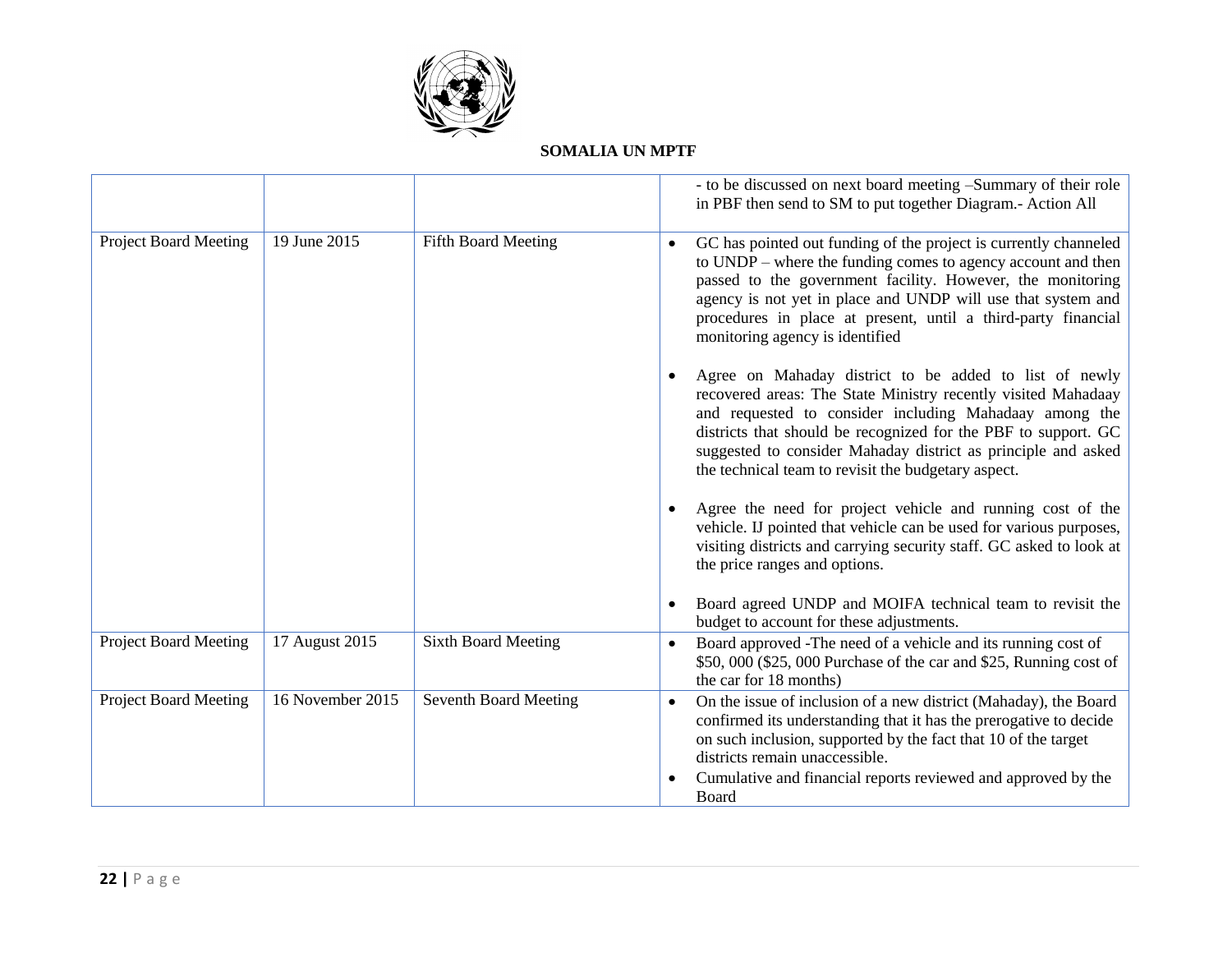

# ANNEX

# TRAINING DATA:

| $\#$ | <b>Target Group</b>                  |                                   |                                | # of participants |          |                                                                                                                                                                                                                                                                                                                       |                                                                    |                                                                                                                                                                                                                                   |
|------|--------------------------------------|-----------------------------------|--------------------------------|-------------------|----------|-----------------------------------------------------------------------------------------------------------------------------------------------------------------------------------------------------------------------------------------------------------------------------------------------------------------------|--------------------------------------------------------------------|-----------------------------------------------------------------------------------------------------------------------------------------------------------------------------------------------------------------------------------|
|      | Ministry.<br>District or UN<br>staff | <b>Others</b>                     | <b>Dates</b>                   | F<br>M            |          | Title of the training                                                                                                                                                                                                                                                                                                 | Location of<br>training                                            | Training provider                                                                                                                                                                                                                 |
| 1.   | Ministry<br>(MoIFA)                  | <b>CSO</b><br>(SOYDEN and<br>CRD) | $14 - 17$<br>September<br>2014 | 11                | 3        | TOT Workshop on<br>Conflict Sensitivity,<br>Analysis and Resolution<br>in support of the<br>formation of the District<br>Peace and Stability<br>Committees (the<br>training was funded<br>under the UNDP<br><b>Community Security</b><br>Project budget as a<br>preparatory step for the<br>start of the S2S project) | <b>UNCC</b> Mogadishu<br>(facilitated by<br>UNDP)                  | Mr. Aidarus Ibrahim<br>Khalif, local trainer<br>and freelance<br>consultant attached to<br>the Observatory of<br><b>Conflict and Violence</b><br>Prevention (OCVP),<br>contracted by UNDP<br><b>Community Security</b><br>Project |
| 2.   | District                             |                                   | 11-13 May<br>2015              | 23                | 3        | <b>Induction Training And</b><br><b>Work Plan Developing</b><br>for District Stabilisation<br><b>Community Liaison</b><br>Officers and<br><b>District Reconciliation</b><br>and Local Governance<br>Advisors                                                                                                          | Nasahablod 2<br>Hotel, Mogadishu                                   | <b>MoIFA Staff</b>                                                                                                                                                                                                                |
| 3.   | Ministry<br>(MoIFA)                  |                                   | 27-30<br>December<br>2015      | $\mathfrak{2}$    | $\Omega$ | Trauma Informed<br>Community<br><b>Empowerment (TICE)</b><br>Training                                                                                                                                                                                                                                                 | Amani Guest<br>House, Church<br>Road, Westland -<br>Nairobi, Kenya | SOYDEN/GTP<br>(Global Trauma<br>Project)                                                                                                                                                                                          |